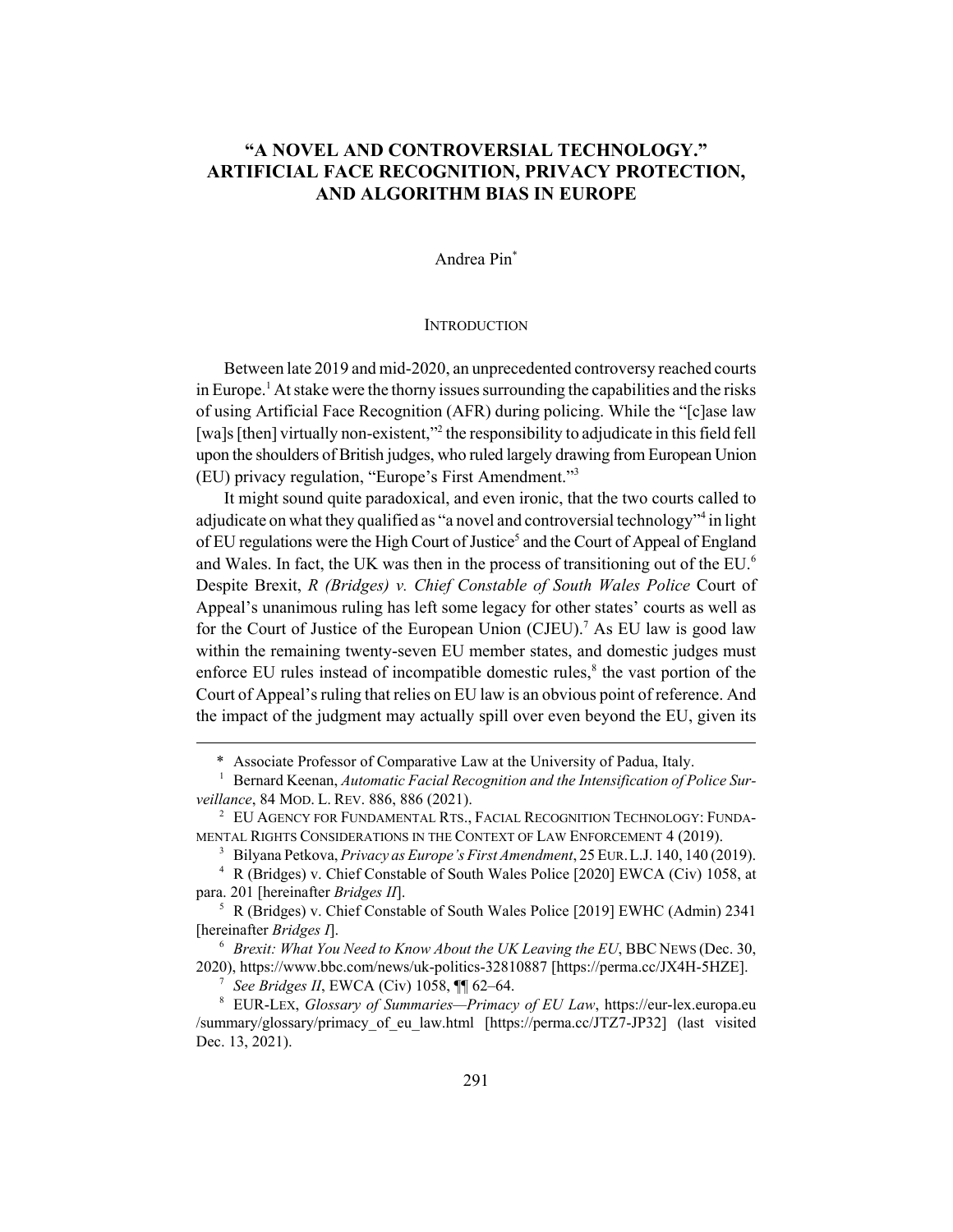privacy rules' ability "to unilaterally influence global regulatory standards," thanks also to the EU's large market.<sup>10</sup> As U.S. companies willing to sell their products within EU territories must comply with EU regulations,  $11$  they will have to take into account this judgment while crafting their AFR technologies.

Perhaps even more importantly, *Bridges* seems to have deeply influenced the EU's treatment of AFR technologies. The widely known<sup>12</sup> Artificial Intelligence Act<sup>13</sup> currently under consideration by the EU devotes a specific section to AFR technologies in the context of law enforcement, and, as we will see, many details of the proposed legislation resonate with *Bridges*. 14 Although there is no guarantee that the EU will end up enacting the Bill in this form, there seems to be little doubt that *Bridges* will remain a point of reference for the years to come.

All things considered, the judgment of the Court of Appeal and the events it dealt with are a good proxy to discuss the controversial exploitation of AFR within public policies.<sup>15</sup> More broadly, they are a perfect chance to ponder the pros and cons of using Artificial Intelligence (AI) capabilities to monitor the civil society by "analyz[ing] large volumes of footage and . . . recogniz[ing] faces . . . through analyses that take a fraction of the time and effort needed for human inspection."16

AFR is getting special attention in Europe to help mitigate frequent terrorist attacks.17 Thanks to its quick development, which—according to some statistics—has

<sup>13</sup> *Proposal for a Regulation of the European Parliament and of the Council Laying Down Harmonised Rules on Artificial Intelligence (Artificial Intelligence Act) and Amending Certain Union Legislative Acts*, COM (2021) 206 final (Apr. 21, 2021) [hereinafter *Proposal for Harmonised Rules on AI*].

<sup>14</sup> *See id.* at art. 5.

<sup>15</sup> Madalina Busuioc, *Accountable Artificial Intelligence: Holding Algorithms to Account*, 81 PUB. ADMIN. REV. 825, 827 (2021) ("[C]alls for mechanisms to improve AI algorithm transparency and for public regulation are sharply on the rise—for instance, of facial recognition.").

<sup>16</sup> Aziz Z. Huq, *Constitutional Rights in the Machine-Learning State*, 105 CORNELL L. REV. 1875, 1877 (2020).

<sup>17</sup> *211 Terrorist Attacks Carried Out in EU Member States in 2015, New Europol Report Reveals*, EUROPOL (July 20, 2016), https://www.europol.europa.eu/newsroom/news/211-ter rorist-attacks-carried-out-in-eu-member-states-in-2015-new-europol-report-reveals [https:// perma.cc/43FN-CUZ8] (In 2015 there were 211 terrorist attacks within the EU); *Terrorism*

<sup>9</sup> Fernanda G. Nicola & Oreste Pollicino, *The Balkanization of Data Privacy Regulation*, 123 W. VA. L. REV. 61, 62 (2020).

<sup>10</sup> *Id.* at 62–63.

<sup>11</sup> *Id.* at 62.

<sup>12</sup> Carly Kind, *Containing the Canary in the AI Coalmine—the EU's Efforts to Regulate Biometrics*, ADA LOVELACE INST. (Apr. 30, 2021), https://www.adalovelaceinstitute.org/blog /canary-ai-coalmine-eu-regulate-biometrics [https://perma.cc/SM7A-N5VP] ("While only a week old, the Commission's proposal has already achieved an impressive feat: it has shifted the policy window away from a conversation about whether to regulate artificial intelligence, opening up a new discourse about how to regulate artificial intelligence.").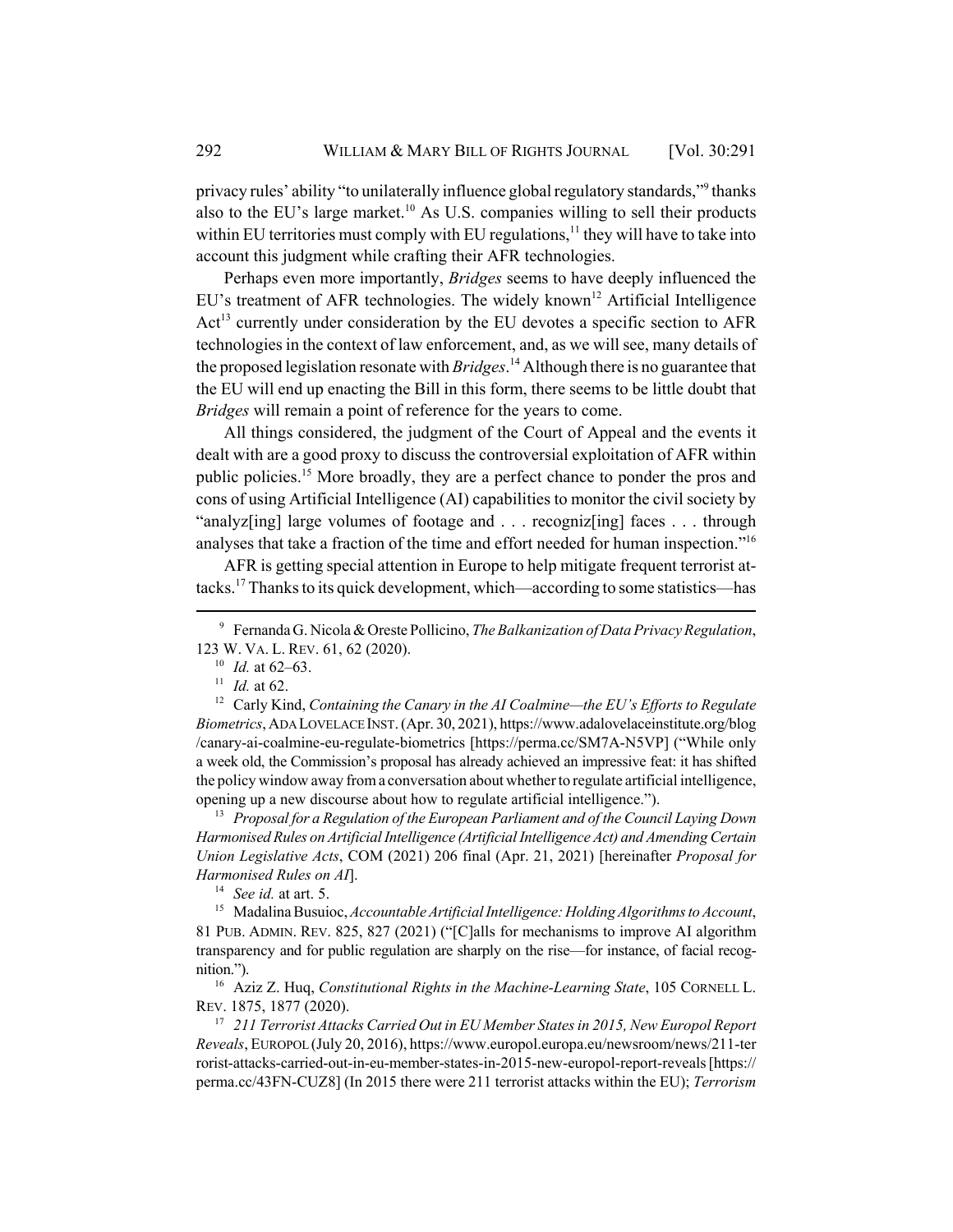seen its failure rate decrease from  $5\%$  to 0.2% in eight years,<sup>18</sup> AFR could play an important role in patrolling cities, prosecuting terrorists, and discouraging emulation. This is more than just a plausible scenario, as "[i]n a number of European countries, facial recognition technologies are [already] being tested or used in different contexts in both private and public spheres."<sup>19</sup> The list includes Hungary, Czech Republic, Germany, France, Sweden, $^{20}$  and Italy.<sup>21</sup> It is no surprise, however, that it was the British courts that pioneered the case law on this subject, as its police have been particularly "active in experimenting with live facial recognition technologies."<sup>22</sup>

The global pandemic increased interest in the development and the deployment of AFR in Europe and elsewhere.<sup>23</sup> Many countries have already bet on the AFR's capabilities to fight the spread of the disease. Since this "minimally invasive technology . . . is significantly more discreet and anatomically noninvasive than other methods of collecting under-the-skin biometric data,<sup>324</sup> it is becoming increasingly important.<sup>25</sup> Tracing the contagion,<sup>26</sup> identifying and isolating individuals who do not wear masks where they are compulsory<sup>27</sup> or violate their quarantine,<sup>28</sup> have become a priority for societies trying to contain the virus without freezing social mobility and the economy.<sup>29</sup> South Korea has implemented a holistic approach to

*in Europe—Statistics & Facts*, STATISTA (Oct. 12, 2020), https://www.statista.com/topics /3788/terrorism-in-europe/ [https://perma.cc/H4GK-KNZV] (The number fell to 119 in 2019, which was the lowest in years.).

<sup>18</sup> Sovantharith Seng, Mahdi Nasrullah Al-ameen & Matthew Wright, *A First Look into Users' Perceptions of Facial Recognition in the Physical World*, 105 COMPUTS. & SEC. 1, 2 (2021).

<sup>19</sup> *See* EU AGENCY FOR FUNDAMENTAL RTS., *supra* note 2, at 3.

<sup>20</sup> *See id.*

<sup>21</sup> Francesco Dughiero, *Acquisizioni video nel contesto urbano: la c.d. Face Recognition nel panorama italiano*, IL QUOTIDIANO GIURIDICO (Mar. 11, 2021), https://www.quotidiano giuridico.it/documents/2021/03/11/acquisizioni-video-nel-contesto-urbano-la-c-d-face-rec ognition-nel-panorama-italiano [https://perma.cc/4W4S-J3TW].

<sup>22</sup> EU AGENCY FOR FUNDAMENTAL RTS., *supra* note 2, at 11.

<sup>&</sup>lt;sup>23</sup> Facial Recognition 2021 and Beyond—Trends and Market, I-SCOOP (2021), https:// www.i-scoop.eu/facial-recognition/ [https://perma.cc/MQL2-5NL8] ("The facial recognition technology market gets driven by the COVID-19 pandemic.").

<sup>24</sup> Meredith Van Natta et al., *The Rise and Regulation of Thermal Facial Recognition Technology during the COVID-19 Pandemic*, 7 J. L. & BIOSCIENCES 1, 7 (2020).

<sup>25</sup> *Id.* at 5.

<sup>26</sup> Nicola Luigi Bragazzi et al., *How Big Data and Artificial Intelligence Can Help Better Manage the COVID-19 Pandemic*, 17INT'L J.ENV'T RSCH.&PUB.HEALTH 1, 2–3, 5 (2020).

<sup>27</sup> Mohamed Loey et al., *A Hybrid Deep Transfer Learning Model with Machine Learning Methods for Face Mask Detection in the Era of the COVID-19 Pandemic*, 167 MEASUREMENT 1, 2 (2020).

<sup>&</sup>lt;sup>28</sup> EUR. PARL., WHAT IF WE COULD FIGHT CORONAVIRUS WITH ARTIFICIAL INTELLI-GENCE? (2020).

<sup>29</sup> Van Natta et al., *supra* note 24, at 17.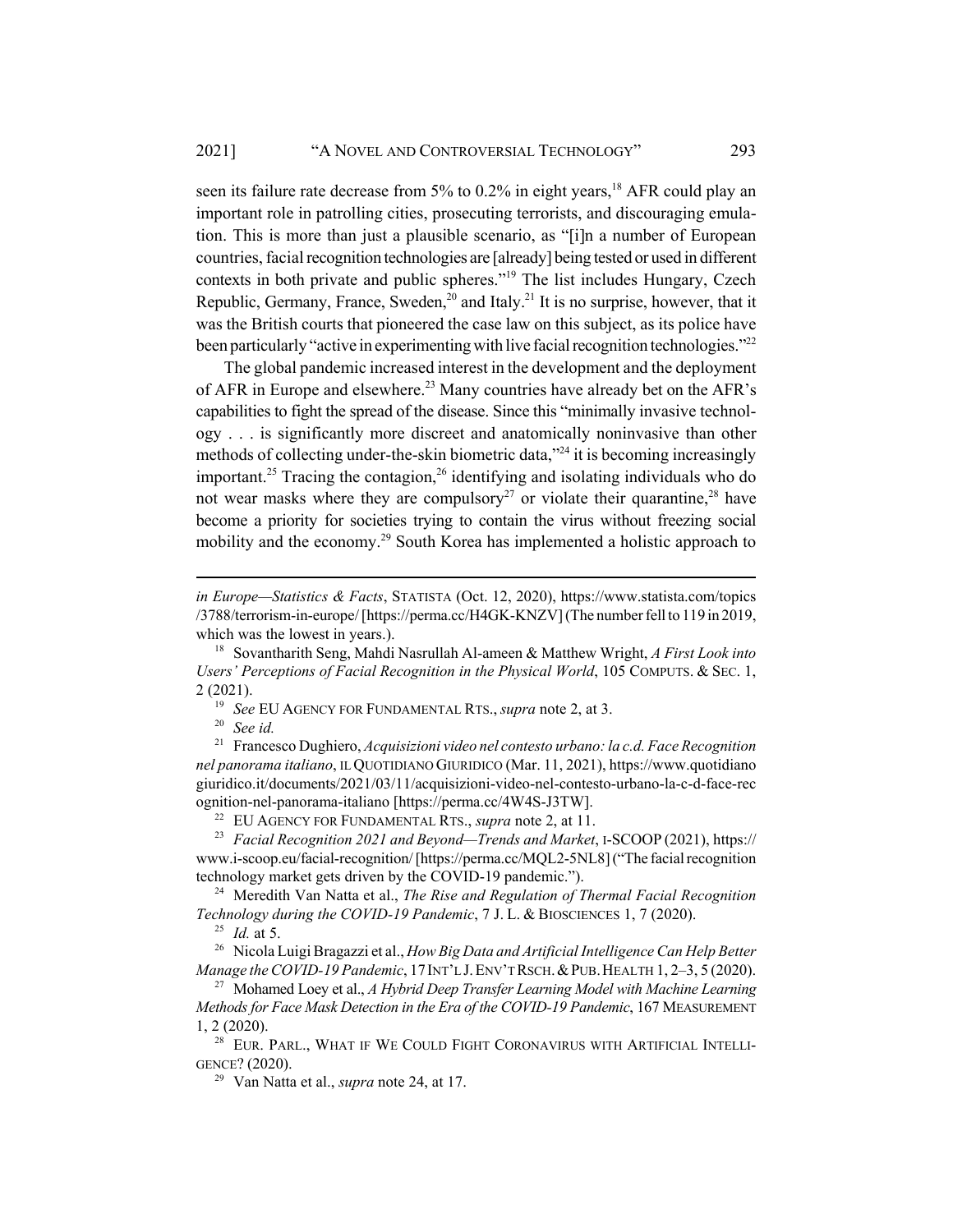fighting the pandemic that includes "security camera footage, facial recognition technology, bank card records, and global positioning system."30 Other tools, such as thermal-imaging wearable glasses that similarly detect temperatures of up to twohundred people and can be paired with facial recognition software, were developed in China and marketed in the United States.<sup>31</sup> Australia's anti-pandemic policy similarly includes drones "equipped with thermal recognition technology."32 The widespread requirement of wearing masks, which obstructs the face recognition process,<sup>33</sup> has further boosted technological development.<sup>34</sup> Chinese police are using a technology that can purportedly identify individuals and their temperature within groups of up to thirty people with the  $95\%$  accuracy, even though they are wearing masks.<sup>35</sup>

AFR raises numerous eyebrows, however, and for good reasons. AFR has the capacity to become a tool of "limitless surveillance,"36 confirming the perception that "[w]e are surrounded,"<sup>37</sup> especially within the most populated urban areas.<sup>38</sup> The adoption of AFR tools and AFR-based policies are particularly problematic for the Old Continent. The EU has progressively developed its approach to contemporary technology around the value of privacy, both through its own regulation and by entrenching the European Convention of Human Rights (ECHR),<sup>39</sup> which similarly requires that its forty-seven member states—ranging from Portugal to Russia, from Finland to Cyprus—protect privacy.<sup>40</sup>

*Bridges* showcases the variety and the thickness of the legal, ethical, and political considerations that lie underneath the deployment of AFR-based police tools and its ramification within Europe and beyond.<sup>41</sup> More broadly, the topic of "[f]acial recognition technologies provide[s] a useful case study of the complex and unpredictable

<sup>34</sup> *See* Van Natta et al., *supra* note 24, at 5.

<sup>38</sup> *Id.* at 65, 67.

<sup>30</sup> Sera Whitelaw, *Applications of Digital Technology in COVID-19 Pandemic Planning and Response*, 2 LANCET 435, 436 (2020).

<sup>31</sup> Van Natta et al., *supra* note 24, at 5.

<sup>32</sup> *Id.* at 6.

<sup>33</sup> *AI and Control of Covid-19 Coronavirus*, COUNCIL OF EUR., https://www.coe.int/en /web/artificial-intelligence/ai-and-control-of-covid-19-coronavirus [https://perma.cc/8EN4 -KC58] (last visited Dec. 13, 2021).

<sup>35</sup> *Id.*

<sup>&</sup>lt;sup>36</sup> FRANK PASQUALE, NEW LAWS OF ROBOTICS: DEFENDING HUMAN EXPERTISE IN THE AGE OF AI 131 (2020) (internal quotations omitted).

<sup>&</sup>lt;sup>37</sup> JOSHUA A.T. FAIRFIELD, OWNED: PROPERTY, PRIVACY, AND THE NEW DIGITAL SERFDOM 52 (2017).

<sup>&</sup>lt;sup>39</sup> Consolidated Versions of the Treaty on European Union and the Treaty on the Functioning of the European Union art. 6, Oct. 26, 2012, 2012 O.J. (C 326) 1[hereinafter Treaty on European Union].

<sup>&</sup>lt;sup>40</sup> Convention for the Protection of Human Rights and Fundamental Freedoms, art. 8, Nov. 4, 1950, E.T.S. 5 (entered into force Sept. 3, 1953) [hereinafter European Convention on Human Rights].

<sup>41</sup> Keenan, *supra* note 1, at 893–95.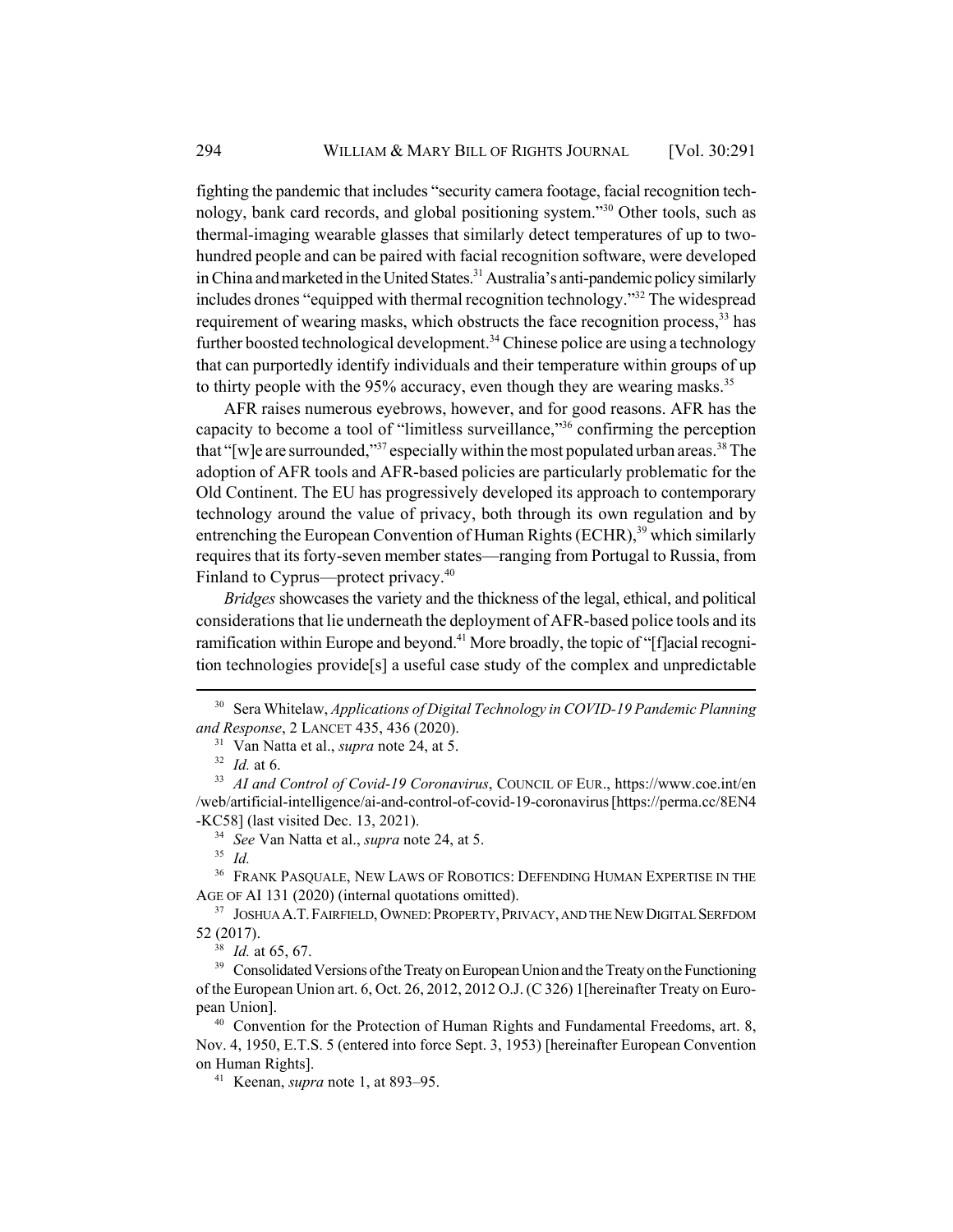ways that norms of procedural fairness, equality, and privacy interact when the state deploys machine-learning tools to draw inferences from otherwise unilluminating data."42 This Article uses *Bridges* as a proxy to sketch out the main legal issues that arise from AFR's policy deployment in Europe. After a quick summary of the facts and of the judgment of the court of first instance, it provides a detailed account of the Court of Appeals' judgment. Then it focuses on how the Court of Appeals balanced competing interests and how this resonates with EU rules. Finally it compares *Bridges* with the Artificial Intelligence Act issued by the European Commission.

## I. THE MAGNITUDE OF THE PROBLEM AND THE FIRST EUROPEAN CASE

The EU has the reputation of having created "a *unicum*, an innovative and pervasive right to data protection and right to privacy, that has transfigured . . . other legal systems."<sup>43</sup> The EU Charter of Fundamental Rights<sup>44</sup> protects private life<sup>45</sup> and personal data.<sup>46</sup> The EU abides by the ECHR,<sup>47</sup> which also protects private life.<sup>48</sup>

- 1. Everyone has the right to the protection of personal data concerning him or her.
- 2. Such data must be processed fairly for specified purposes and on the basis of the consent of the person concerned or some other legitimate basis laid down by law. Everyone has the right of access to data which has been collected concerning him or her, and the right to have it rectified.
- 3. Compliance with these rules shall be subject to control by an independent authority.
- <sup>47</sup> *See* Treaty on European Union, *supra* note 39, at art. 6, stating:
	- 2. The Union shall accede to the European Convention for the Protection of Human Rights and Fundamental Freedoms. Such accession shall not affect the Union's competences as defined in the Treaties.
	- 3. Fundamental rights, as guaranteed by the European Convention for the Protection of Human Rights and Fundamental Freedoms and as they result from the constitutional traditions common to the Member States, shall constitute general principles of the Union's law.
- <sup>48</sup> *See* European Convention on Human Rights, *supra* note 40, stating:
	- 1. Everyone has the right to respect for his private and family life, his home and his correspondence.
	- 2. There shall be no interference by a public authority with the exercise of this right except such as is in accordance with the law and

<sup>42</sup> Huq, *supra* note 16, at 1900.

<sup>43</sup> Nicola & Pollicino, *supra* note 9, at 67.

<sup>44</sup> Charter of Fundamental Rights of the European Union, Oct. 26, 2012, 2012 O.J. (C 326) 2.

<sup>&</sup>lt;sup>45</sup> *Id.* at art. 7 ("Everyone has the right to respect for his or her private and family life, home and communications.").

<sup>46</sup> *Id.* at art. 8, stating: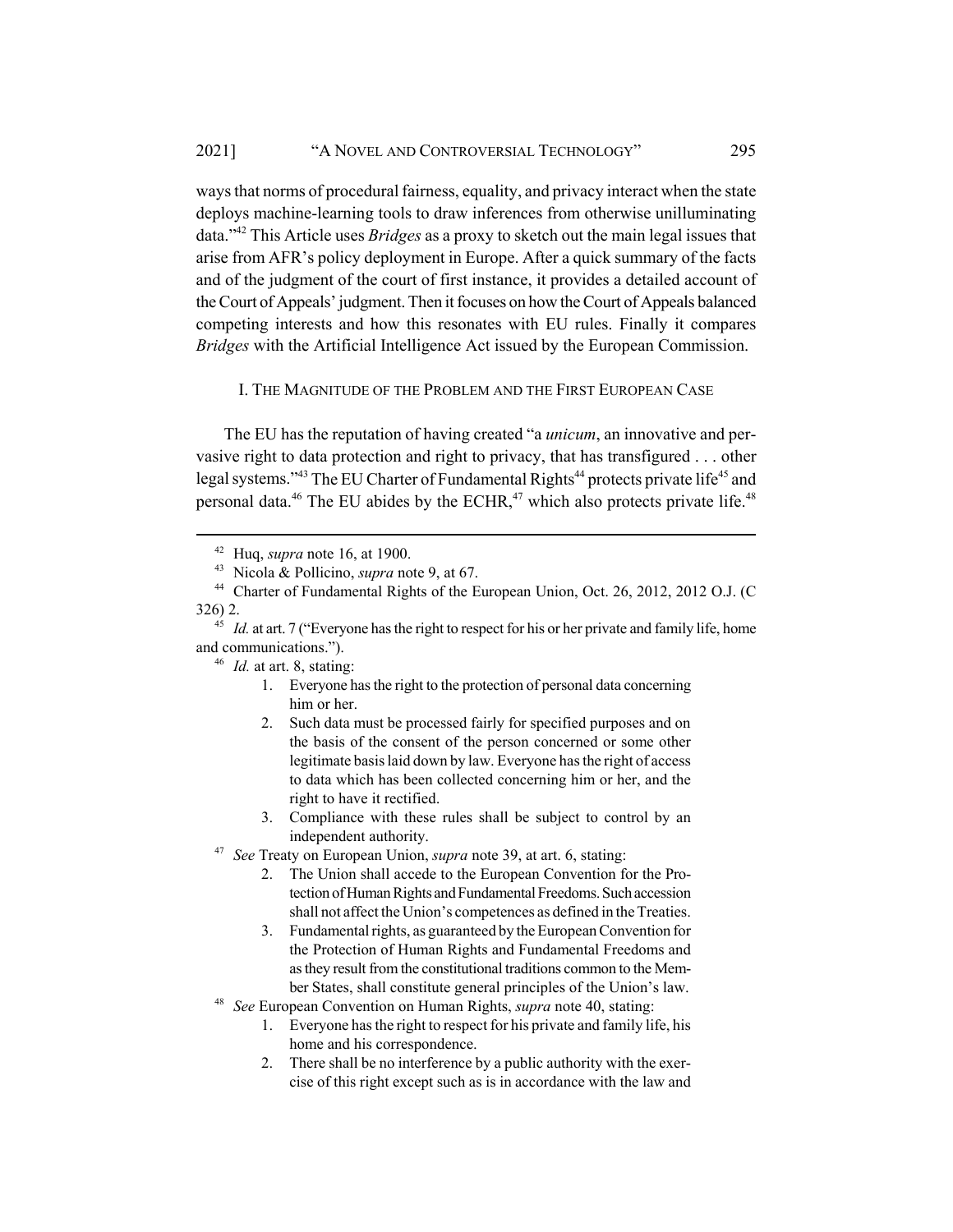The most relevant body of law in the field of data protection, however, is the General Data Protection Regulation (GDPR),<sup>49</sup> which entered into force in 2016 replacing an earlier piece of legislation on the same subject.<sup>50</sup> As AFR processes facial images "through specific technical means allowing the unique identification or authentication of a natural person," it captures biometric data that is accorded special protection under the GDPR.<sup>51</sup>

The AFR has the potential of becoming a dangerous tool of mass surveillance for at least two reasons, which *Bridges* emphasized. First, it is much less socially transparent than other means of biometric surveillance such as fingerprints. In fact, it collects people's personal information without requiring cooperation or even knowledge of the individuals whose information is collected.<sup>52</sup> Second, its scale of surveillance is vast. *Bridges* dealt with the South Welsh police's deployment of AFR within a two-year span, between May 2017 and April 2019.<sup>53</sup> The police deployed their AFR tool during events of some popular interests, including the final match of the Champions League soccer finals, for a total of fifty deployments.<sup>54</sup> Thanks to the software's capacity to process up to fifty people per second,<sup>55</sup> the total sum of faces processed within the two years amounted to  $500,000$ ,<sup>56</sup> which makes up roughly for one-sixth of the total Welsh population. Of course, this does not mean that such a high portion of Welsh population was caught on AFR cameras. Many non-Welsh individuals likely participated in the events during which the technology was deployed, such as during the soccer final, and many might have been caught on camera more than once. But the number is still indicative of the type of surveillance to which AFR can give birth to. As the judicial dispute exemplifies and this Article explains, the EU's response to what seems to be a formidable privacy threat consists of putting boundaries on such a powerful technology, without ruling it out. Both EU law and *Bridges* keep the door open to AFR but set some limits and requisites.

> is necessary in a democratic society in the interests of national security, public safety or the economic well-being of the country, for the prevention of disorder or crime, for the protection of health or morals, or for the protection of the rights and freedoms of others.

<sup>53</sup> *Id.* ¶ 11.

<sup>&</sup>lt;sup>49</sup> Council Regulation 2016/679 of April 27, 2016, General Data Protection Regulation, 2016 O.J. (L 119) 1.

<sup>50</sup> *Id.*

<sup>51</sup> *See* EU AGENCY FOR FUNDAMENTAL RTS., *supra* note 2, at 5.

<sup>52</sup> *Bridges II*, EWCA (Civ) 1058 ¶ 23.

<sup>54</sup> *Id.*; *2,000 Wrongly Matched with Possible Criminals at Champions League*, BBC (May 4, 2018), https://www.bbc.com/news/uk-wales-south-west-wales-44007872 [https:// perma.cc/QPQ2-G7KH].

<sup>55</sup> *Bridges II*, ¶ 16.

<sup>56</sup> *Id.*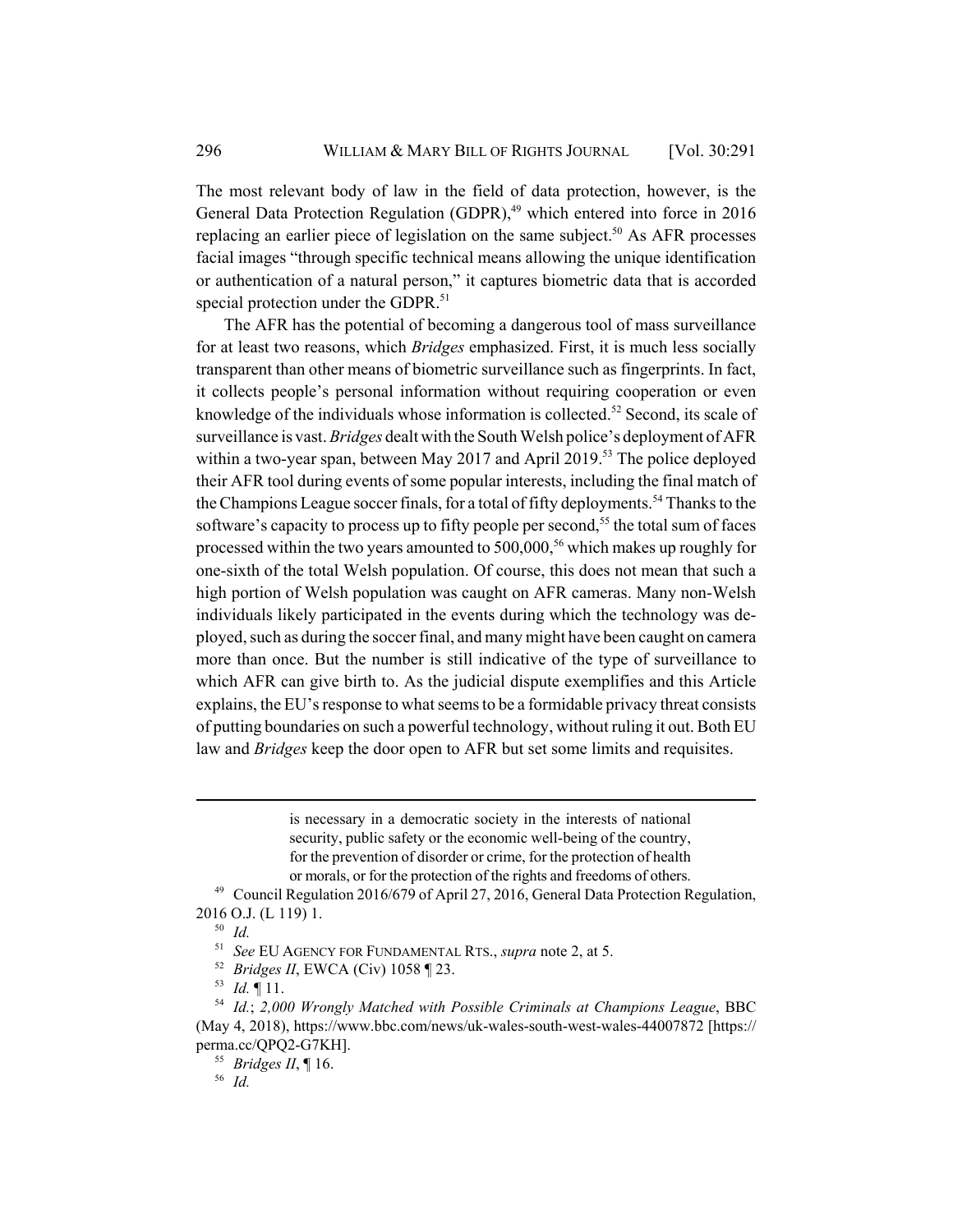#### *A. The Issues of* Bridges

In October 2018, Edward Bridges, a civil liberties campaigner living in Cardiff, sued the South Wales Police for using AFR Locate, a tool based on the *NeoFace Watch* software that the police used to experiment patrolling areas in which public events were held between 2017 and 2019.<sup>57</sup> The Divisional Court of the Oueen's Bench Division, which acted as a court of first instance, found that the usage of AFR Locate was legitimate. Then Bridges appealed on narrower grounds.

What follows is a summary of the facts of the case and of the Divisional Court's ruling, and a thorough analysis of the Court of Appeal that focuses on the main takeaways for EU and the State Parties of the European Convention of Human Rights. It will therefore devote most of its attention to the first two complaints and elaborate on the Court of Appeal's analysis of AFR's discriminatory potential.

## *B. AFR Locate*

The South Wales Police deployed AFR Locate in an overt manner. They installed the cameras that captured faces on poles, posts, or police vehicles; they posted warnings about its usage; police officers handed out leaflets explaining to the people roaming within the patrolled area that their face images could be captured and processed.<sup>58</sup>

AFR Locate operates by looking for face matches from a South Wales Police database of photographs.<sup>59</sup> The watch-list has the technological capacity of twothousand images, but the list utilized during the experimentation oscillated between four-hundred and eight-hundred people.<sup>60</sup> The list included persons wanted on warrants, individuals who had escaped custody, people suspected of having committed crimes, persons in need of protection, individuals whose presence at a certain event was of concern, people of interest for intelligence purposes, and persons considered to be vulnerable.<sup>61</sup> The system generates a "similarity score" between the faces on the watch-list and those that are detected.<sup>62</sup> The score quantifies the probability that a given individual corresponds to one on the watch-list.<sup>63</sup> The operator of the system sets "a threshold value for similarity scores above which the software will alert the operator of a potential match."64 When the software identifies a possible match, a police officer compares the camera image with the watch-list one.<sup>65</sup> Only if the

- <sup>57</sup> *Id.* ¶ 1, 4.
- <sup>58</sup> *Id.* ¶ 19.
- <sup>59</sup> *Id.* ¶ 13.
- <sup>60</sup> *Id.* ¶ 13.
- <sup>61</sup> *Id.*
- <sup>62</sup> *Id.* ¶ 9.
- <sup>63</sup> *Id.*
- <sup>64</sup> Keenan, *supra* note 1, at 887.
- <sup>65</sup> *Bridges II*, ¶ 15.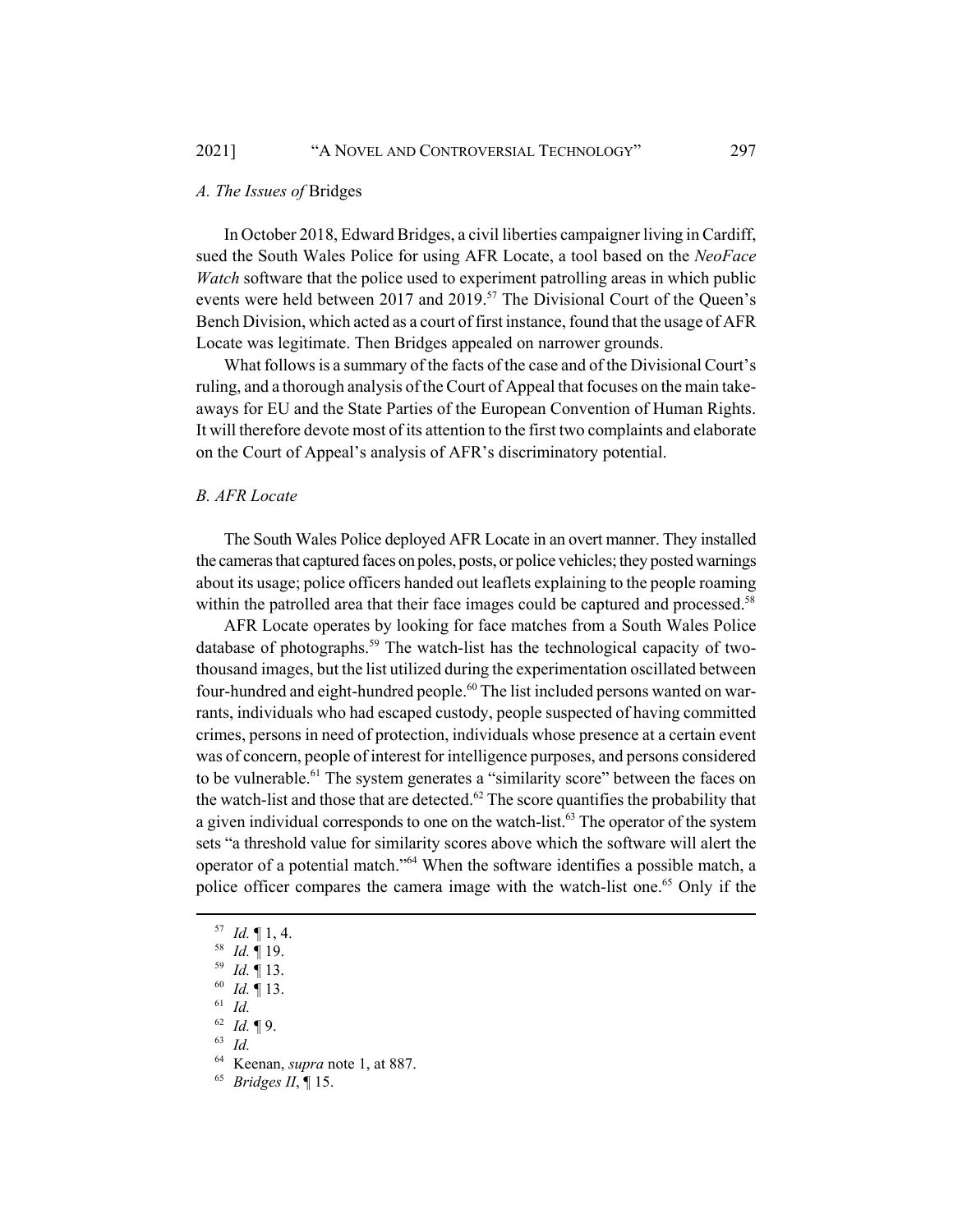officer confirms the match will other officers stationed nearby be notified.<sup>66</sup> AFR Locate also collects metadata, such as time and location, that is associated with the image, and the matches between the watch-list and the captured face image.<sup>67</sup>

The *Standard Operating Procedures and Data Protection Impact Assessment* in force at the Southern Welsh Police put limits on the storage of the information gathered by AFR Locate.<sup>68</sup> AFR Locate does not retain the facial biometrics in case of no match and the camera feed is deleted after thirty-one days, in accordance with UK regulations on standard feed retention. $69$  The facial image of a match record is stored within AFR Locate for up to twenty-four hours, while information about the match lasts within the system for thirty-one days.<sup>70</sup> AFR Locate also deletes the watch-list's images within twenty-four hours after the deployment.<sup>71</sup>

## *C. The Facts of the Case and the Divisional Court's Ruling*

Bridges complained that AFR Locate had captured his image on two occasions.<sup>72</sup> The first event he mentioned took place on December 21, 2017, while he was visiting a busy shopping area of Cardiff.<sup>73</sup> The second occasion was on March 27, 2018, when he was attending the *Defence Procurement, Research, Technology and Exportability Exhibition*. 74 He claimed that in neither case he had been warned that he could be caught on camera by AFR Locate.<sup>75</sup>

On the first occasion, AFR Locate operated for eight hours and searched for matches within three watch-lists, which included people being suspected of having committed a serious crime, people wanted on warrants, and suspects.<sup>76</sup> AFR Locate then returned ten possible matches, out of which two turned out to be wrong.<sup>77</sup> On the second occasion, the police deployed AFR Locate in consideration of what happened during an earlier annual *Exhibition*, when bomb hoax calls had disrupted the event.<sup>78</sup> The watch-list included people who had been arrested in the past at the same event, or those with outstanding warrants, and other suspects.<sup>79</sup> There was one match, which turned out to be correct.<sup>80</sup>

<sup>66</sup> *Id.* <sup>67</sup> *Id.* ¶ 21. <sup>68</sup> *Id.* ¶ 18. <sup>69</sup> *Id.* ¶ 10. <sup>70</sup> *Id.* ¶ 10. <sup>71</sup> *Id.* <sup>72</sup> *Id.* ¶ 25. <sup>73</sup> *Id.* <sup>74</sup> *Id.* <sup>75</sup> *Id.* ¶ 27. <sup>76</sup> *Id.* ¶ 26. <sup>77</sup> *Id.* <sup>78</sup> *Id.* ¶ 28. <sup>79</sup> *Id.* <sup>80</sup> *Id.* ¶ 29.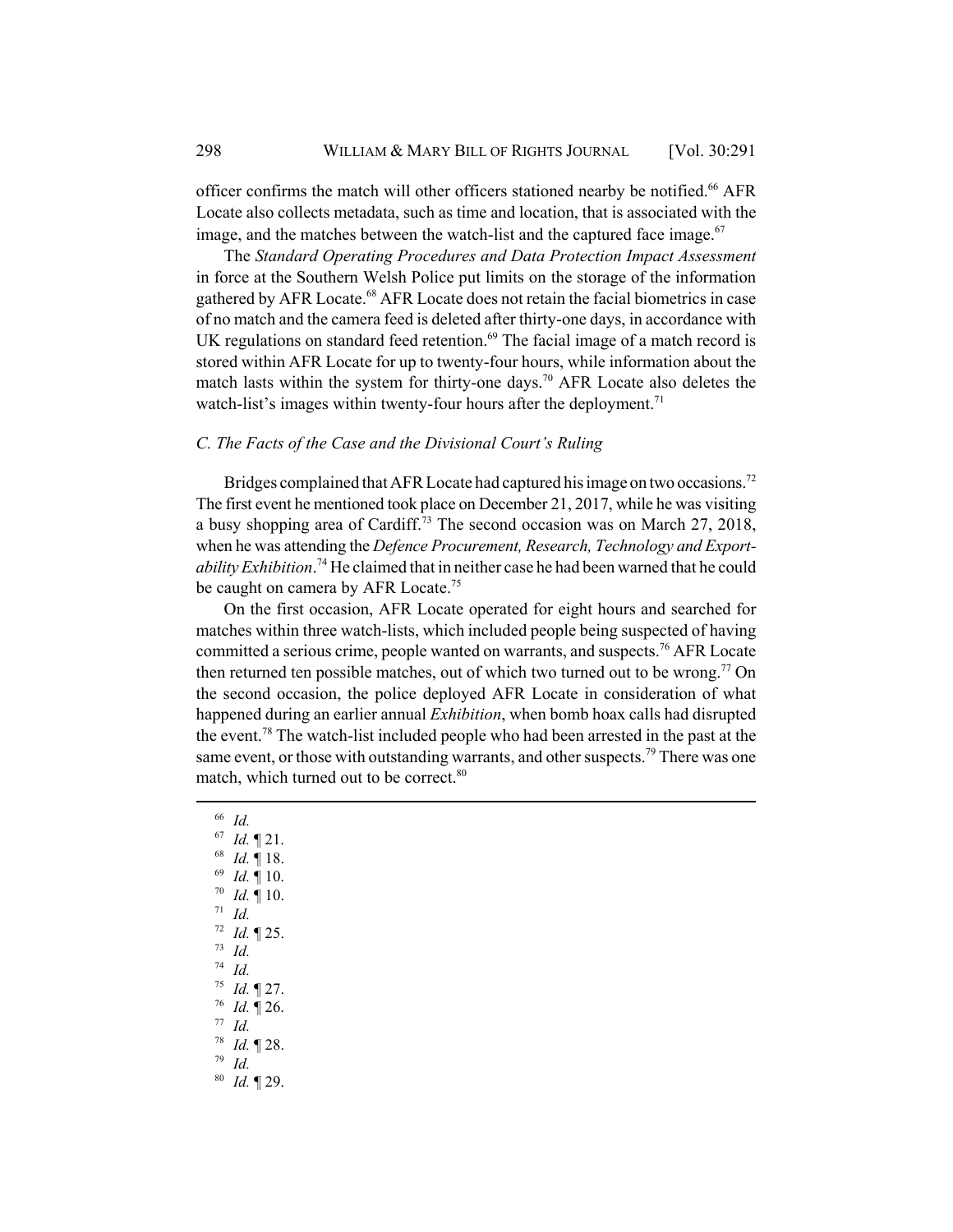Bridges complained both that the police had used such technology against him twice and that they could do so in the future (interestingly enough, there was no evidence that AFR Locate had captured Bridges's facial images, as the recordings had been duly destroyed in the meantime, in compliance with the police rules).<sup>81</sup> More specifically, he complained that the usage of AFR Locate was in breach of (1) Article 8 of the ECHR, which protects private life; (2) data protection regulation, as enshrined in the Data Protection Acts (DPA) of 1998 and 2018; and (3) the *Public Sector Equality Duty* (PSED).<sup>82</sup> The Divisional Court issued its ruling on September 4, 2019. It conceded that, despite being "manifest in public," "AFR-derived biometric data [wa]s information of an intrinsically private character" and was therefore covered by Article 8 of the ECHR.<sup>83</sup> Article 8 ECHR states that:

- 1. Everyone has the right to respect for his private and family life, his home and his correspondence.
- 2. There shall be no interference by a public authority with the exercise of this right except such as is in accordance with the law and is necessary in a democratic society in the interests of national security, public safety or the economic wellbeing of the country, for the prevention of disorder or crime, for the protection of health or morals, or for the protection of the rights and freedoms of others.<sup>84</sup>

The Divisional Court found that AFR Locate met Article 8's requirement.<sup>85</sup> In fact, the Court noted, the police enjoyed a legal basis for such practice: using cameras to obtain biometric data fell within their common law powers and was justified by the public interests involved, which revolved around safety and crime prevention and prosecution.<sup>86</sup>

Regarding the DPA, the Divisional Court also found that the usage of AFR was compatible with the existing regulations.<sup>87</sup> In fact, in pursuance of Article 35 of the GDPR, the DPA required that "where a type of processing is likely to result in a high risk to the rights and freedoms of individuals," "a data protection impact assessment" was needed.<sup>88</sup> In the Divisional Court's eyes, the police had duly completed such an assessment.

In a nutshell, the Divisional Court found that the common law police powers provided the police with the necessary legal ground; that the process was carried out

<sup>84</sup> European Convention on Human Rights, *supra* note 40.

<sup>81</sup> *Id.* ¶ 34.

<sup>82</sup> *Id.* ¶ 52.

<sup>83</sup> *Id.* ¶ 36.

<sup>85</sup> *Bridges II*, EWCA (Civ) 1058 ¶ 2.

<sup>86</sup> *See id.* ¶ 38.

<sup>87</sup> *Id.* at 86.

<sup>88</sup> *Id.* ¶ 29.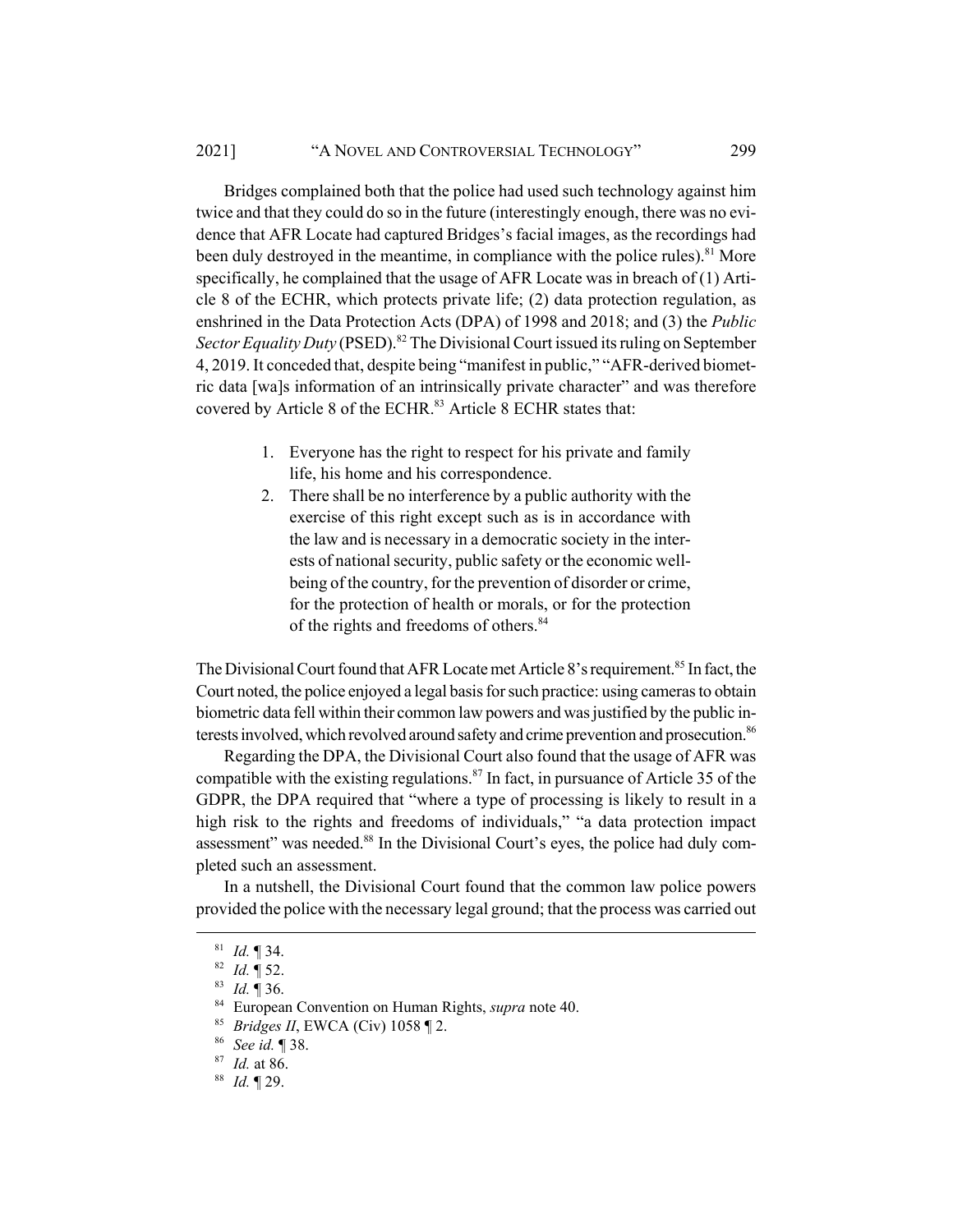on the basis of a policy document that the police had duly put in place; that a data protection impact assessment had been carried out; and that AFR Locate was strictly necessary for the purpose of law enforcement.<sup>89</sup>

Finally, the Divisional Court considered and dismissed the claim that the use of AFT Locate could cause impermissible gender or ethnic discrimination, which were prohibited under the DPED.<sup>90</sup> The Court, in fact, found no evidence that the software that AFR Locate was discriminating against female or minority ethnic individuals by producing higher rates of positive matches.

The Divisional Court disagreed with the police on a key point. The police had put forward the argument that only individuals included in the watch-lists could claim that their biometric information had been processed and therefore seek legal protection.<sup>91</sup> In fact, the Court noted, everyone captured by the cameras had been processed and uniquely identified, regardless of whether the software had returned any matches with the watch-lists.<sup>92</sup>

#### II. THE COURT OF APPEAL'S RULING

When Bridges appealed, he had already won on a key point. The Divisional Court had decided that face recognition ending with no match still constituted *processing* biometric data as defined under the DPA.93 This meant that *anyone* caught on camera was covered by regulations regarding sensitive personal data. Of course, given that the recordings were canceled shortly after the deployment of AFR Locate, it was impossible to determine whether someone who was not within a watch-list had been caught on camera, as happened to Bridges. As a result, anyone claiming to have been in the surroundings during an AFR Locate deployment could sue in court.

When appealing the first ruling, Bridges distilled a series of claims. Some of them revolved around the protection of his private life under Article 8 of the ECHR and the Human Rights Act 1998, which the UK introduced to domesticate the ECHR's protection; some pertained to the protection that the UK granted him in pursuance of the EU's GDPR; one argued for the violation of equality under the PSED.<sup>94</sup> All in all, virtually all the claims that Bridges made stemmed either from EU law or the ECHR. The ruling is therefore extremely relevant for the great deal of countries that are EU members or parties to the Convention.

<sup>89</sup> *See id.* ¶¶ 50–51.

<sup>90</sup> *See Bridges II*, EWCA (Civ) 1058 ¶ 52.

<sup>91</sup> *Id.* ¶ 89.

<sup>92</sup> *Id.* ¶ 53.

<sup>93</sup> *See id.*; *supra* notes 87–88 and accompanying text.

<sup>94</sup> *Id.* ¶ 91.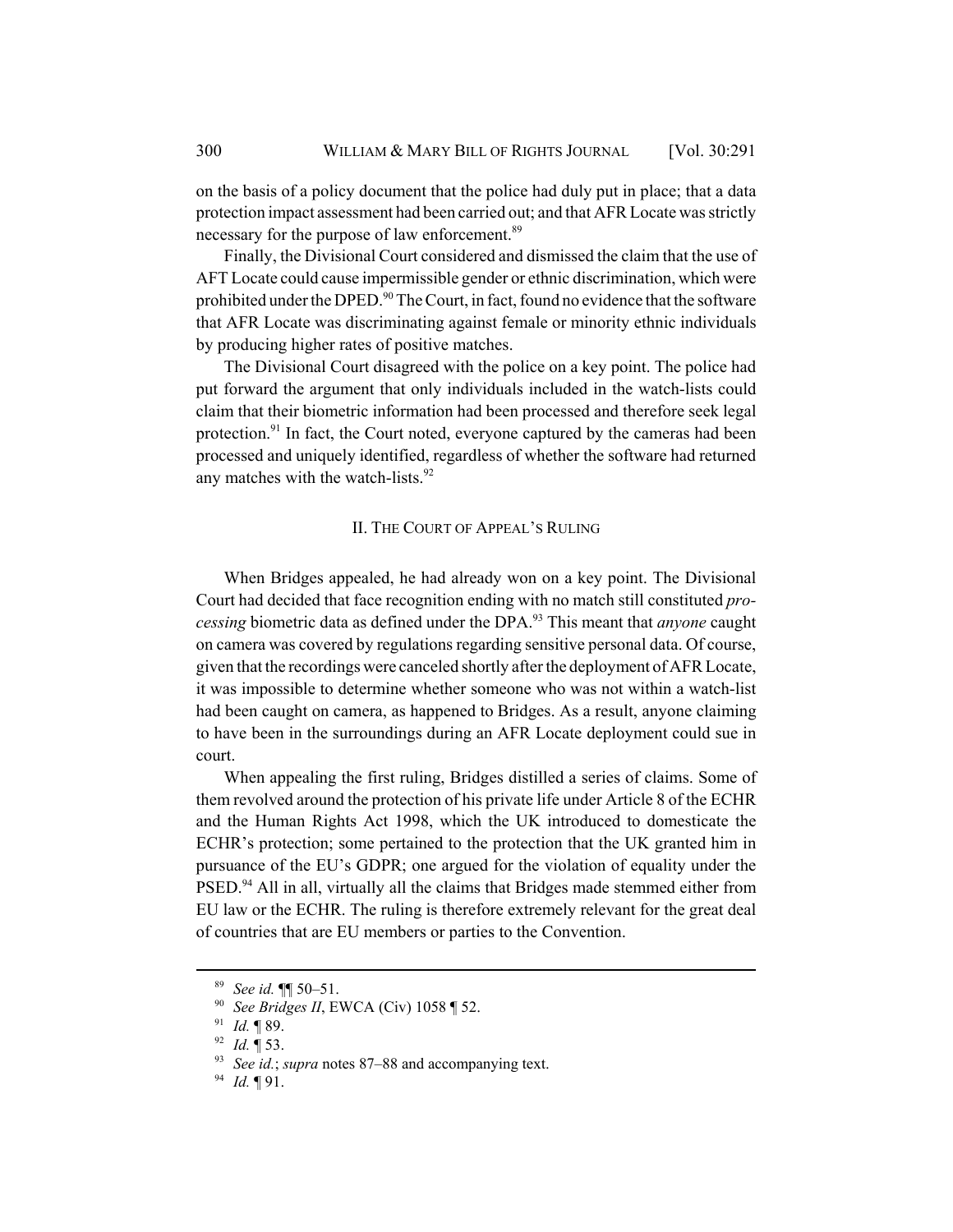## *A. The Legal Background for the AFR Locate's Deployment and Article 8 ECHR's Protection of Private Life*

The first issue that the Court tackled was whether the deployment of AFR Locate was consistent with Article 8 of the ECHR.<sup>95</sup> As to the requisite that there be a sufficient legal ground, the Court of Appeal's *prima facie* answer was in the positive.<sup>96</sup> The Court of Appeal shared the Divisional Court's view that the legislation and the policy of the South Wales Police provided some background for the deployment of AFR.<sup>97</sup>

The Court then turned to the specificities of the case at stake. The case—the Court noted—was novel.<sup>98</sup> The South Wales Police had mistakenly analogized the capture of facial features with taking photographs or using CCTV cameras.<sup>99</sup> But the two scenarios differed on three decisive grounds. First, AFR Locate "involve[d] the capturing of the images and processing of digital information of a large number of members of the public, in circumstances in which . . . the vast majority of them will be of no interest whatsoever to the police."<sup>100</sup> Second, the gathering of facial biometrics was different from ordinary photographs, as it concerned "sensitive" personal data.<sup>101</sup> Third, the data was "processed in an automated way."<sup>102</sup>

Overall, the Court found that AFR and its protocol were so invasive of individual privacy that they needed to be based on a particularly detailed legal framework.<sup>103</sup> The Court of Appeal's in-depth analysis found that the unique potential of AFR required a more robust and detailed legal framework than what the South Wales' Police had put in place.<sup>104</sup> Compared with the requirements of Article 8 of the ECHR, the protocols on the deployment and utilization of AFR Locate gave too much discretion to the police in handling the technology.<sup>105</sup>

More specifically, the Court noted, the legal background failed to specify two critical aspects of the AFR's deployments: who could be included in the watch-list, and the criteria determining where AFR could be deployed.<sup>106</sup> The South Wales Police documents in this field only required the existence of a "proper law enforcement purpose," for which the deployment had to be considered as "necessary."<sup>107</sup> But no further specification was available. Moreover, the document itself specified

- <sup>96</sup> *Id.* 192.<br><sup>97</sup> *See id* 1
- <sup>97</sup> *See id.* ¶ 69.
- *Id.* 186.
- <sup>99</sup> *Id.* ¶ 85.
- <sup>100</sup> *Id.* ¶ 87.
- <sup>101</sup> *Id.* ¶ 88.
- <sup>102</sup> Id. ¶ 89.
- 
- <sup>103</sup> *See* Keenan, *supra* note 1, at 891.
- <sup>104</sup> *Bridges II*, EWCA (Civ) 1058 ¶¶ 90, 93–94.
- <sup>105</sup> *Id.* ¶ 91.
- <sup>106</sup> *Id.*
- <sup>107</sup> *Id.* ¶ 92.

<sup>95</sup> *See id.* ¶ 2.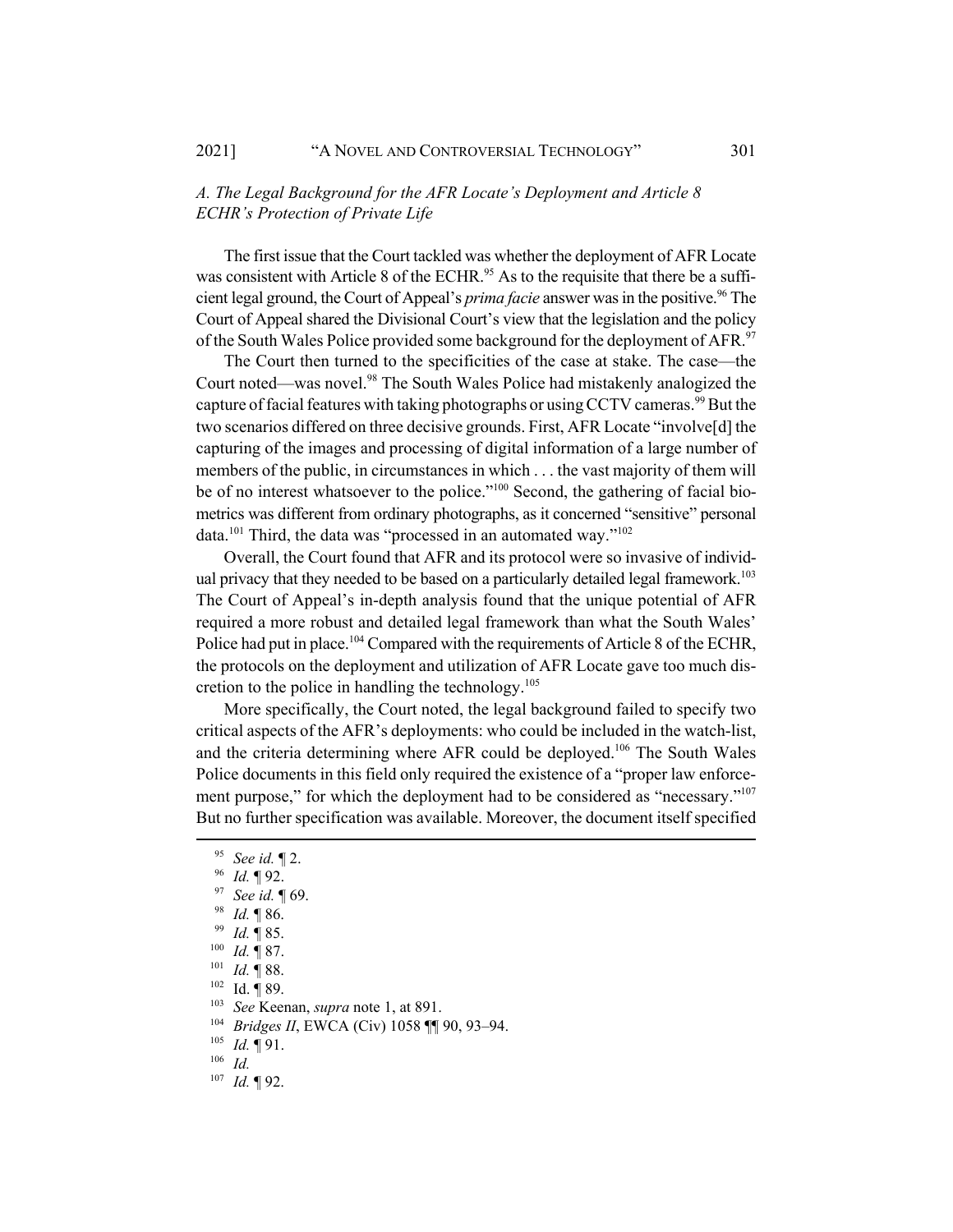that the software discarded the facial biometrics for which there was no match in the watch-list, but did not make this procedure an explicit requirement as a requisite for the deployment of AFR Locate.<sup>108</sup> Overall, there was no guarantee that the discretionary usage of the software could not target specific individuals by trying to locate and track them down: "it will often, perhaps always, be the case that the location will be determined by whether the police have reason to believe that people on the watch-list are going to be at that location."109 To put it shortly, behind a veneer of neutrality, the police could exploit AFR Locate to arbitrarily chase specific individuals.

## *B. The Protection of Privacy and the Discretionary Policy Powers*

The Court of Appeal then moved on to address the challenges revolving around EU law. The Court recalled that, according to the DPA 2018 that incorporated the GDPR's privacy regulation,  $110$  the processing of personal data for law enforcement purposes was legitimate only if was done with the subject's consent or was necessary.<sup>111</sup> More specifically, "sensitive processing"—a concept that included AFR Locate's operations—was allowed only when "strictly necessary" for the purpose of enforcing the law and had to be carried out in accordance with an appropriate policy document.<sup>112</sup>

The Court reviewed the relevant documents in place, focusing on the *Surveillance Camera Code of Practice*, which the British Secretary of State for the Home Department had issued in June 2013.<sup>113</sup> The Code, the Court noted, did make general reference to AFR, but did not deal with it specifically.<sup>114</sup> Another document of interest for the Court was the guidance published by the Surveillance Camera Commissioner in March 2019, entitled *The Police Use of Automated Facial Recognition Technology with Surveillance Camera System*. 115 The Court also noted that this text used very general terms, without specifying who could "be put on a watch-list" and "where AFR [could] be deployed," although both aspects were critical for its legitimacy.116 Neither did the South Wales Police *Standard Operating Procedure* document, which described how AFR Locate worked and standards for narrowing down the pool of people that could end up on the list.<sup>117</sup> As a result, the Court was of the view that the existing legal framework did not provide enough details to circumscribe and

<sup>108</sup> *Id.* ¶ 93.

<sup>109</sup> *Id.* ¶ 96.

<sup>110</sup> *See* Celine Castets-Renard, *Accountability of Algorithms in the GDPR and Beyond: A European Legal Framework on Automated Decision-Making*, 30 FORDHAM INTELL. PROP. MEDIA & ENT. L.J. 91, 131 (2019).

<sup>111</sup> *Bridges II*, EWCA (Civ) 1058 ¶ 101.

<sup>112</sup> *Id.* ¶ 102.

<sup>113</sup> *Id.* ¶ 114.

<sup>114</sup> *Id.*

<sup>115</sup> *Id.* ¶ 119.

<sup>116</sup> *Id.* ¶ 120.

<sup>117</sup> *Id.* ¶¶ 128–29.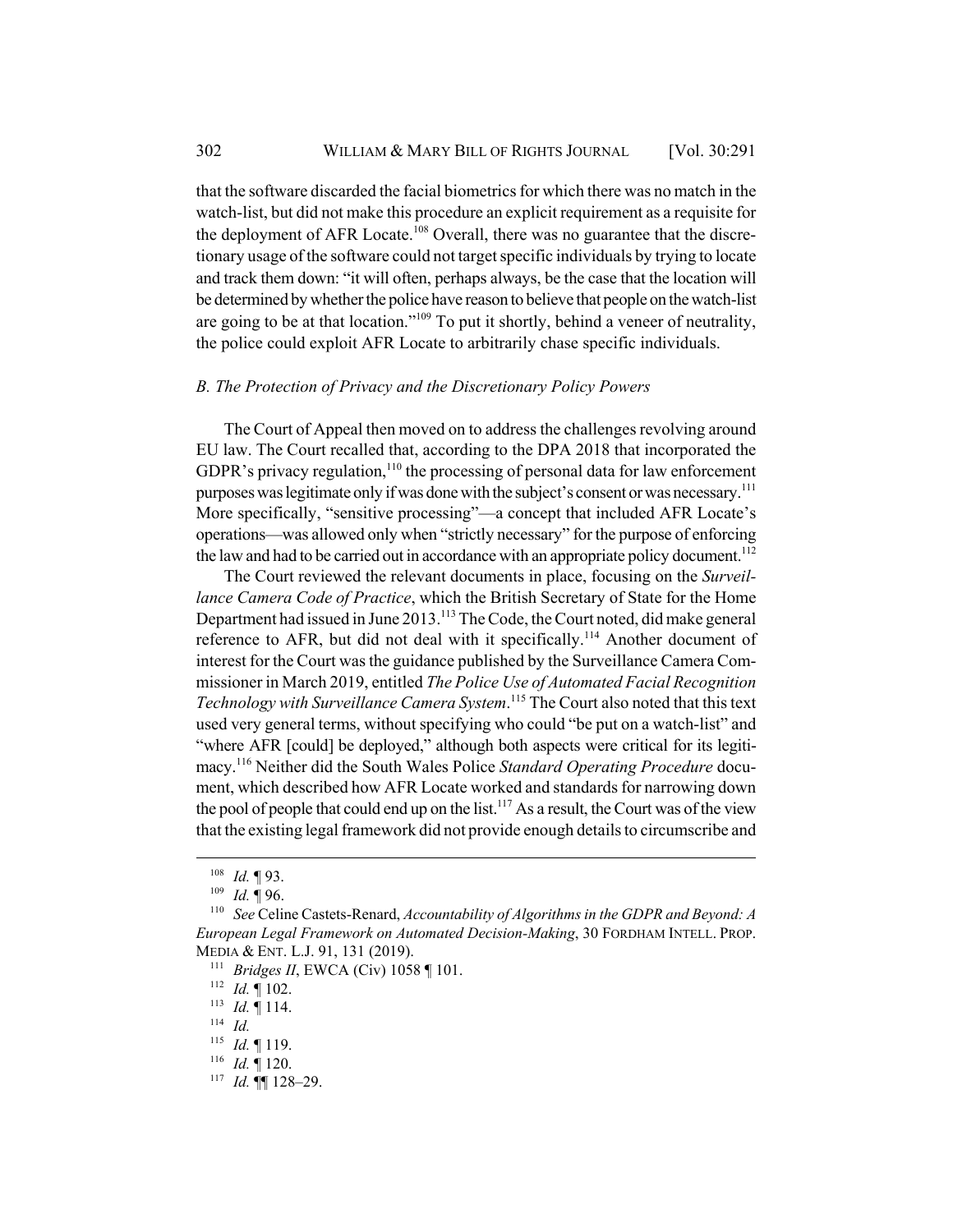later to review specific deployments of AFR Locate, therefore leaving too much discretion to the police. $^{118}$ 

The Court concluded by noting that, notwithstanding the breadth of AFR deployments—AFR Locate was being tested "in all event types ranging from high volume music and sporting events to indoor arenas<sup>"119</sup>—no public authority in the UK had issued sufficient guidelines or protocols to constrain it.<sup>120</sup> The Court thus found ample evidence that AFR Locate did not have adequate boundaries.

## *C. The Requisites of the Privacy Assessment*

The third ground for appeal also revolved around the compliance of AFR Locate's deployment policies with the regulations stemming from the UK's membership in the EU.<sup>121</sup> Now at stake was Section 64 of the Data Protection Act 2018, which requires that a "Data Protection Impact Assessment" before biometric processing.<sup>122</sup> The Assessment should include a description of the processing operations, "the risks to the rights and freedoms of data subjects," the measures intended to protect them, and the additional safeguards that should be put in place.<sup>123</sup> Once again, Bridges claimed that the Assessment did not consider the protection of Article 8 of the ECHR adequately, and that it overlooked the fact that AFR Locate processed the facial biometrics also of those who did not have a match in the watchlists.<sup>124</sup> He thus reiterated his concern for the AFR Locate's "ambitious scale of the collection" of biometric data and its "blanket and indiscriminate basis."125

The Court of Appeal repeated its statement about the excessive discretionary powers of the police in deploying AFR Locate.<sup>126</sup> The Court now agreed with Bridges that the Data Protection Impact Assessment had also failed to address the selection of the individuals to put on watch-lists and the locations within which the software would be deployed.<sup>127</sup> Consequently, the Assessment had failed to address the discretionary powers that surrounded the watch-lists and the places where the software had to be deployed.<sup>128</sup>

<sup>123</sup> *Id.*

<sup>124</sup> *Bridges II*, EWCA (Civ) 1058 ¶ 145.

<sup>125</sup> *Id.* ¶ 148.

<sup>118</sup> *Id.* ¶¶ 121–24.

<sup>119</sup> *Id.* ¶ 130.

<sup>120</sup> *Id.*

<sup>121</sup> *Id.* ¶ 145.

<sup>122</sup> The Data Protection Act 2018, c.12 (UK), https://www.legislation.gov.uk/ukpga/2018 /12/contents/enacted [https://perma.cc/KH8U-Q8HK].

<sup>126</sup> *Id.* ¶¶ 164–202.

<sup>127</sup> *Id.* ¶ 152.

<sup>128</sup> *Id.* ¶ 153–54.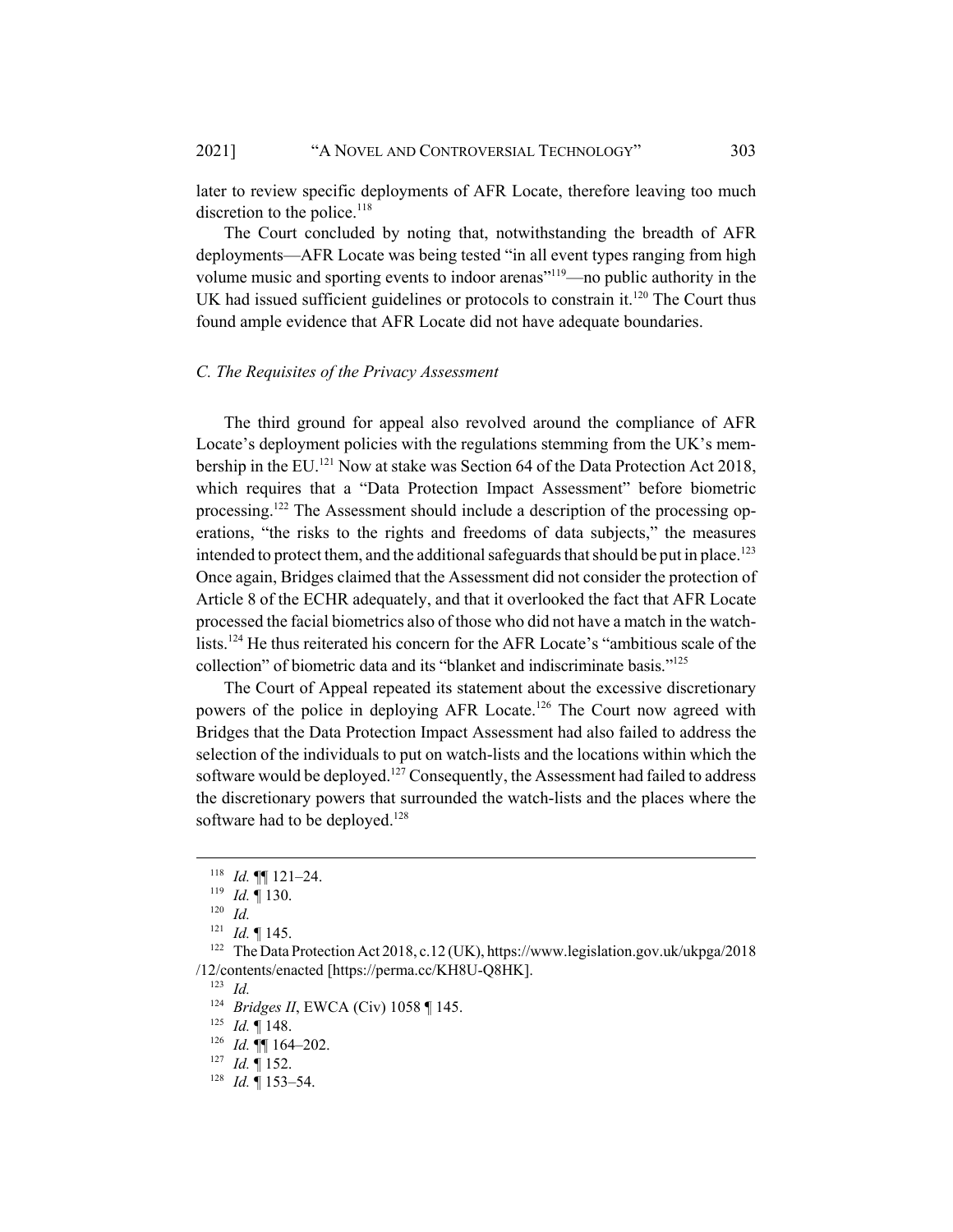#### *D. The Existence of an Appropriate Policy Document*

The Court of Appeal then moved to consider Section 42 of the Data Protection Act 2018. Section 42 sets out the requisites of an "appropriate policy document" in the field of sensitive processing.<sup>129</sup> It states that such a document needs to " $[e]$ xplain the controller's procedures for securing compliance with the data protection principles," including the retention and erasure of personal data.<sup>130</sup> Bridges complained that the Divisional Court had urged the South Wales Police to provide the document with more details, thus leaving to the police itself the duty to implement them, while it should have made a judgment on the matter.<sup>131</sup> The Court of Appeal, however, found that the Divisional Court did assess the document's contents: the Information Commissioner—the independent privacy regulatory authority in the UK—also found the document to be in compliance with Article 42 of the Data Protection Act.<sup>132</sup>

## *E. The Public Sector Equality Duty*

The fifth and final ground of appeal revolved around the Equality Act 2010, which included the *Public Sector Equality Duty* (PSED).<sup>133</sup> Both documents are a result of the UK's membership of the EU.<sup>134</sup> Section 149(1) of the Equality Act requires that public authorities "eliminate discrimination," "advance equality of opportunity," and "foster good relations" between persons who share a relevant protected characteristic and persons who do not share it.135 *Bridges* complained that the South Wales Police failed to assess the potential AFR's discrimination in the fields of race and sex, which are protected by the Equality Act.<sup>136</sup>

The Court of Appeal here distanced itself from the Divisional Court. The latter had found no evidence of race or sex discrimination and dismissed the complaint rather easily, devoting a very little part of its opinion to the subject.<sup>137</sup> On the contrary, the Court of Appeal embarked on a rather in-depth analysis of the possibility that AFR

<sup>136</sup> *Id.* ¶ 164.

<sup>&</sup>lt;sup>129</sup> The Data Protection Act 2018, *supra* note 122, at § 42.

 $\frac{130}{131}$  *Id.* 

<sup>131</sup> *Bridges II*, EWCA (Civ) 1058 ¶ 157.

<sup>132</sup> *Id.* ¶¶ 160–62.

<sup>&</sup>lt;sup>133</sup> *Id.* 163.<br><sup>134</sup> *See* DEPT

See DEPT. FOR EXITING THE EU, EQUALITY ANALYSIS: EUROPEAN UNION WITHDRAWAL BILL, 2017, ¶8 (U.K.) ("The Equality Act 2010 consolidated decades of domestic legislation and transposed EU law. The Government is committed to ensuring that the protections in the Equality Act 2010 will continue to apply once we have left the EU. This will ensure the continued protection of people's rights not to be discriminated against, harassed or victimised in the provision of goods, services and public functions, housing, transport and education.").

<sup>135</sup> *Bridges II*, EWCA (Civ) 1058 ¶ 163.

<sup>137</sup> Andrea Pin, *Non esiste la "pallottola d'argento. L'Artificial Face Recognition al vaglio giudiziario per la prima volta*, 41 DIRITTO PUBBLICO COMPARATO ED EUROPEO ONLINE 3075, 3081 (2020).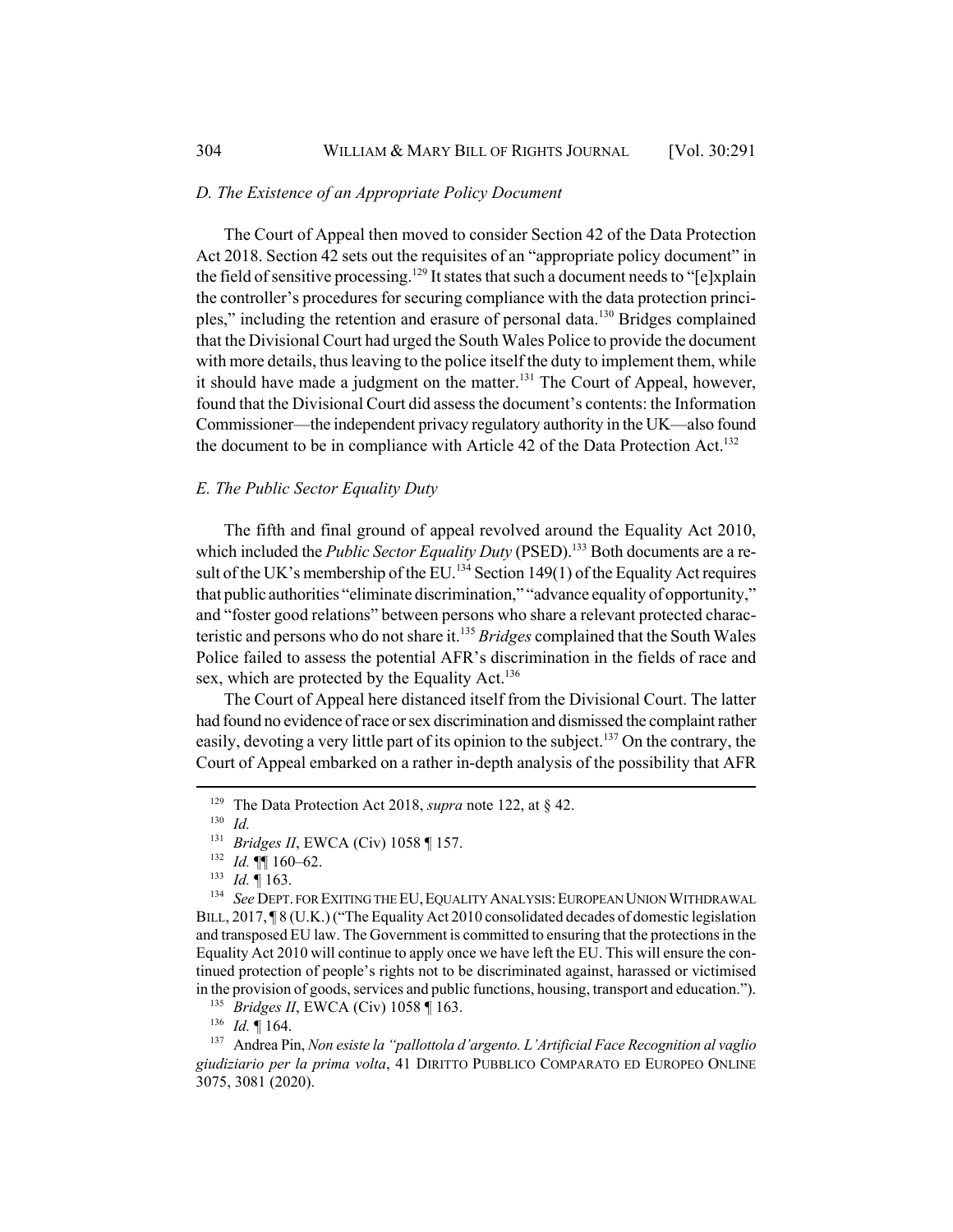includes discrimination.<sup>138</sup> Its ruling on this matter thus resonated strongly with the broader concerns aired by data scientists that AFR systems may embed racial and sex biases<sup>139</sup> and therefore threaten civil rights,<sup>140</sup> especially in the contexts of law enforcement.<sup>141</sup>

Bridges argued that the South Wales Police contravened the PSED's "positive duty" to evaluate the potential race and sex biases and that they did not give "due regard to the need to eliminate such discrimination."<sup>142</sup> After carrying out an initial assessment in 2017, Bridges argued, the police failed to follow up and review their assessment of the potentially discriminatory impact of AFR thereafter.<sup>143</sup>

Bridges had failed to persuade the Divisional Court. That Court had even seen an "air of unreality" in Bridges's argument that AFR Locate's algorithm could include racial or sex biases.<sup>144</sup> The Court of Appeal adamantly rejected the Divisional Court's approach, stating that "[o]n the contrary, [the complaint about discrimination seemed] to raise a serious issue of public concern, which ought to be considered properly by" the South Wales Police.<sup>145</sup>

The Court of Appeal clarified what PSED required from public powers. The PSED, it stated, is "a duty of process and not outcome."<sup>146</sup> The fact that what was due was a process and not a result, however, did not "diminish its importance"<sup>147</sup>:

> Public law is often concerned with the process by which a decision is taken and not with the substance of that decision. This is for at least two reasons. First, good processes are more likely to lead to better informed, and therefore better, decisions. Secondly, whatever the outcome, good processes help to make public authorities accountable to the public. $148$

PSED's duty of process discharged a critical role for the integration of AI-based tools within public policies, as it helped "to reassure members of the public, whatever their

<sup>138</sup> *Bridges II*, EWCA (Civ) 1058 ¶¶ 164–202.

<sup>139</sup> Joy Buolamwini & Timint Gebru, *Gender Shades: Intersectional Accuracy Disparities in Commercial Gender Classification, Proceedings of Machine Learning Research*, 81 MACH. LEARNING RSCH. 1 (2018).

<sup>&</sup>lt;sup>140</sup> *Id.* at 2 ("False positives and unwarranted searches [stemming from mistaken AFR identifications] pose a threat to civil liberties.").

<sup>&</sup>lt;sup>141</sup> *Id.* at 3 ("Past research has also shown that the accuracies of face recognition systems used by US-based law enforcement are systematically lower for people labeled female, Black, or between the ages of 18–30 than for other demographic cohorts.").

<sup>142</sup> *Bridges II*, ¶ 165.

<sup>143</sup> *Id.* ¶ 168.

<sup>144</sup> *See Bridges I*, EWCA (Admin) 2341 ¶ 153.

<sup>145</sup> *Bridges II*, ¶ 173.

<sup>146</sup> *Id.* ¶ 176.

<sup>147</sup> *Id.*

<sup>148</sup> *Id.* ¶ 176.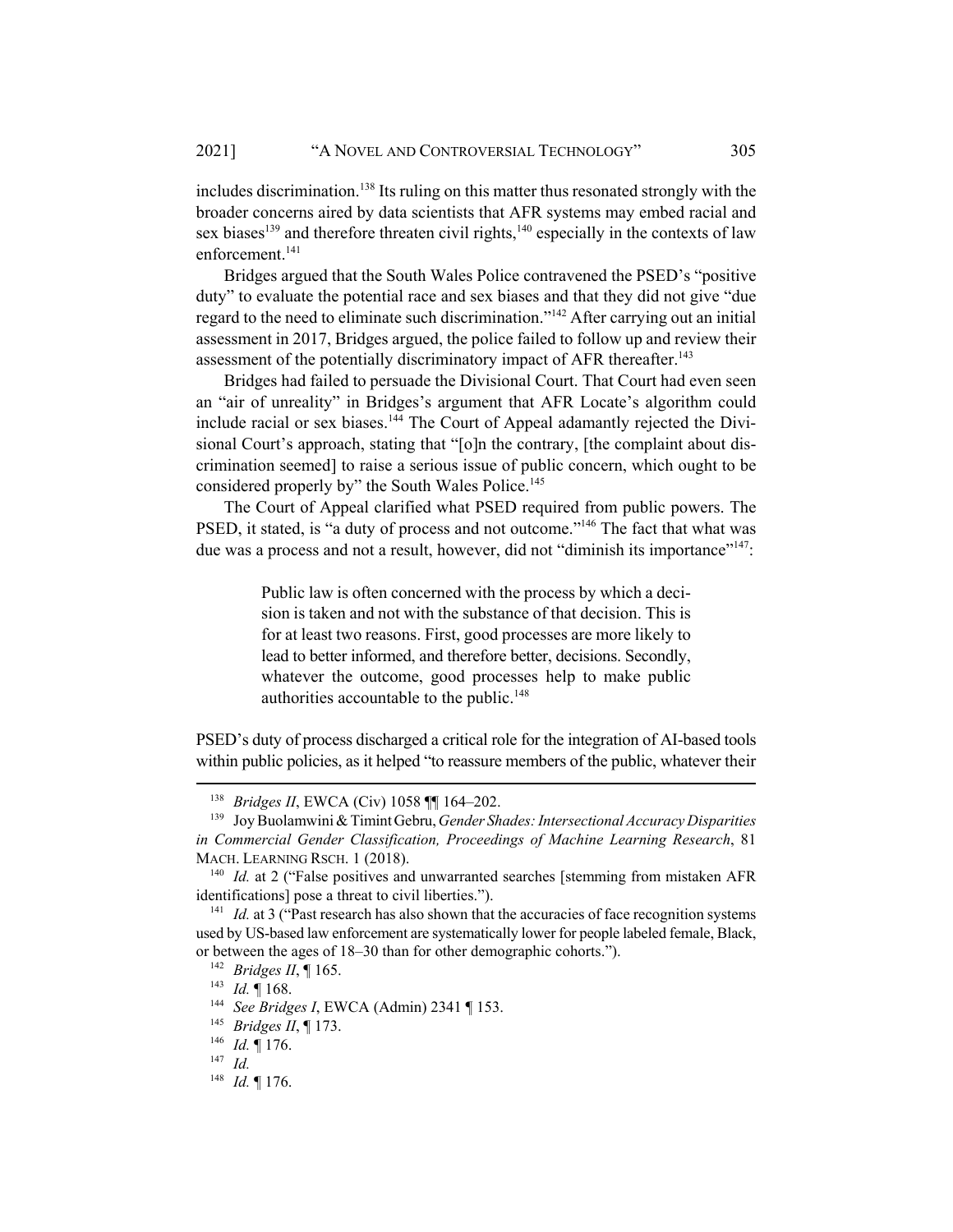race or sex, that their interests have been properly taken into account before policies are formulated or brought into effect."149

Overall, the Court of Appeal concluded that "the PSED is so important [because] it requires a public authority to give thought to the potential impact of a new policy which may appear to it to be neutral but which may turn out in fact to have a disproportionate impact on certain sections of the population."<sup>150</sup> This approach required that public authorities make sure that they do "not inadvertently overlook information which [they] should take into account" in matters of quality.<sup>151</sup>

Having set the ground for further reflections, the Court of Appeal then noticed that the Divisional Court was "particularly impressed" by two aspects.<sup>152</sup> First, the Divisional Court emphasized that in cases of a positive match, the software did not trigger immediate human intervention.<sup>153</sup> In fact, "two human beings, including at least one police officer," had to decide "to act on the positive match."<sup>154</sup> Secondly, the Divisional Court was persuaded by the statements of Dominic Edgell, an officer in the South Wales Police's Digital Services Division, who testified as an expert in the field that "there was virtually no difference in the statistics as to race and gender."155 The Court of Appeal disagreed with the Divisional Court on both grounds.

The Court of Appeal found that the human intervention was not sufficient to fulfil the PSED's duty to pursue equality.<sup>156</sup> In fact, "human beings [could] also make mistakes"; and this was "particularly acknowledged in the context of identification."<sup>157</sup> After all, the Court noted, in criminal trials juries are routinely given "warnings . . . about how identification can be mistaken, in particular where a person has never seen the person being identified before."<sup>158</sup> Critical for the Court, however, was that the South Wales Police had "not obtain[ed] information for themselves about the possible bias which the software they use[d] may have [had]."<sup>159</sup> In the Court of Appeal's eyes, such a superficial approach was sufficient to conclude that the police had not met the PSED's requirement.

As to the witnesses' testimony, the Court also disagreed with the Divisional Court. The Court of Appeal found the statements offered by Dominic Edgell, to which the Divisional Court had attached great weight, to be unpersuasive.<sup>160</sup> Edgell reviewed the deployments of AFR Locate after the FIFA Champions League final and between

<sup>149</sup> *Id.* ¶ 176.

<sup>150</sup> *Id.* ¶ 179.

<sup>151</sup> *Id.* ¶ 182.

<sup>152</sup> *See id.* ¶ 183.

<sup>153</sup> *Id.* ¶ 184.

<sup>154</sup> *Id.*

<sup>155</sup> *Id.* ¶ 186.

<sup>156</sup> *See id.* ¶ 185.

 $\frac{157}{158}$  *Id.* 105.

 $\frac{158}{159}$  *Id.* 

*Id.* 

<sup>160</sup> *See id.* ¶ 191.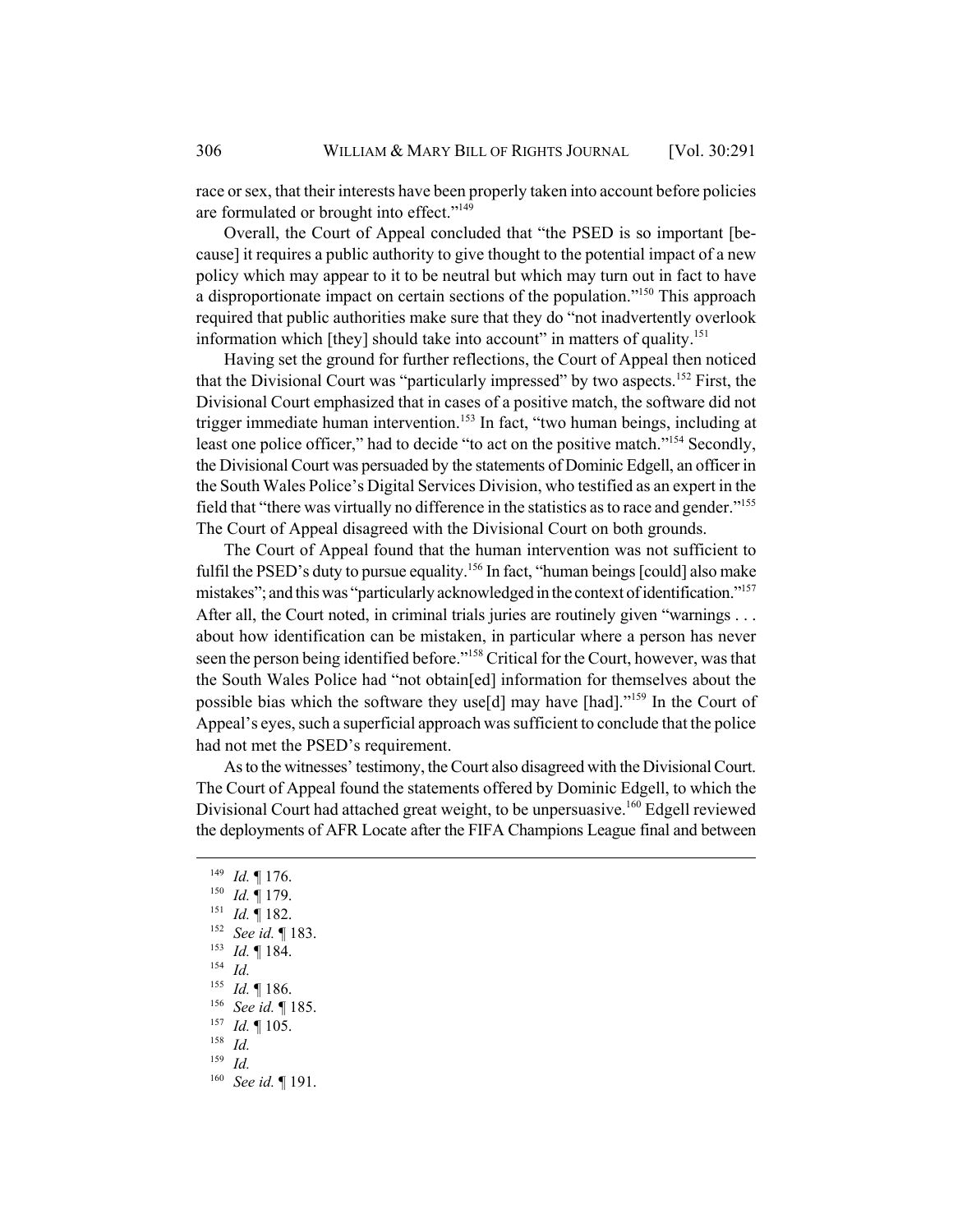mid-2017 until mid-2018 and found no evidence of bias.<sup>161</sup> Throughout that period, AFR Locate generated 290 alerts: 82 were true positives, while 208 were false positives.<sup>162</sup> From the point of view of sex, within the group of individuals who alerted the system,  $65\%$  were males, and  $34\%$  of this group were true positives.<sup>163</sup> Within the female group, only 18%—a smaller minority—were true positives.<sup>164</sup> Female false alerts primarily derived from matches to two individuals within the watch-list whom the AFR software provider referred to as "lamb."165 A person is considered a "lamb" if her face has such generic features that it generates a particularly high number of false matches.<sup>166</sup> From the point of view of the race, 98% of the true positives were "white north European", while 98.5% of the false positives were also "white north European."<sup>167</sup>

Considering the statistics, the Court was not persuaded with Edgell's view that the software did comply with PSED. It emphasized that the software could indeed have "an inbuilt bias, which need[ed] to be tested."<sup>168</sup> Anil Jain, a computer science scholar, reinforced this impression when he testified that AFR technology's performance largely depended on the training datasets.<sup>169</sup> A demographically unbalanced dataset easily results in software biases and therefore demographically uneven false alerts.<sup>170</sup>

As details about the software were not available because of their commercial sensitivity, the Court of Appeal noted that the South Wales Police and its witnesses provided very generic statements, such as the routine updating of the software and witness statements that the algorithm's training did include individuals of various ethnic groups.<sup>171</sup> This did not satisfy the Court of Appeal, which, after Jain's testimony, was of the view that "[a]s a minimum for confirming whether an AFR system is biased, the database statistics, such as the number of males to females, and different races considered, would need to be known."172 The Court thus concluded that the South Wales Police did not fulfil the PSED requirements, as it did not have sufficient information to verify that "the software program in this case [did] not have an unacceptable bias on grounds of race and sex."173

The Court accepted that the police did not have knowledge of the specifics of AFR Locate because of nondisclosure policies, but this did not exempt them from

- <sup>168</sup> *Id.* ¶ 191.
- <sup>169</sup> *See id.* ¶ 193.
- <sup>170</sup> *See id.*
- <sup>171</sup> *See id.* ¶¶ 195–97.
- <sup>172</sup> *Id.* ¶ 193.
- <sup>173</sup> *Id.* ¶ 199.

<sup>161</sup> *See id.* ¶¶ 187, 190.

<sup>162</sup> *See id.* ¶ 187.

<sup>163</sup> *Id.* ¶ 188.

<sup>164</sup> *Id.*

 $\frac{165}{166}$  *Id.* 

<sup>166</sup> *Id.*

<sup>167</sup> *Id.* ¶ 189.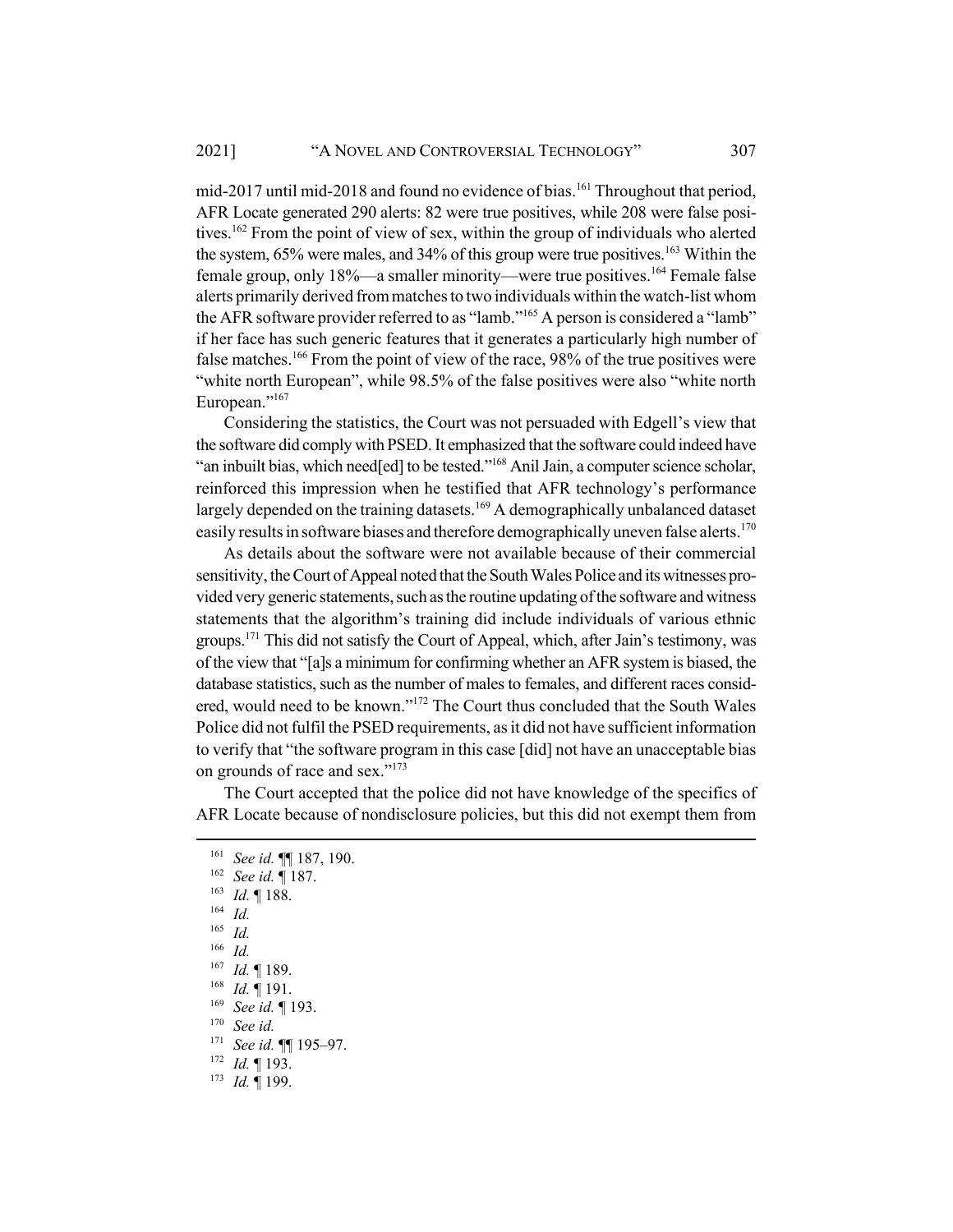their "own, non-delegable, duty" to pursue equality under  $PSED$ .<sup>174</sup> The Court thus hoped that:

> [A]s AFR is a novel and controversial technology, all police forces that intend to use it in the future would wish to satisfy themselves that everything reasonable which could be done had been done in order to make sure that the software used does not have a racial or gender bias.<sup>175</sup>

This last ground of appeal, which found the South Wales Police impermissibly relying on belief in the absence of software bias, is a memento for the public and institutions alike that AI tools are "uneven across racial, gender, and age lines."<sup>176</sup> The Court of Appeal showed deep awareness of "the potential for machine error and unfair discrimination in the context of automated decision-making and profiling."<sup>177</sup>

The Divisional Court's judgment that quickly dismissed the discrimination claim seemed to incorporate the belief that "generally speaking, algorithms are equalitarian and nondiscriminatory."178 In doing so, however, the Divisional Court rejected both scientific evidence and legal values.<sup>179</sup> As has become apparent, AI-based technology can "encode human biases, blind spots, or otherwise normatively troubling assumptions or regularities derived from training data, outcome variables or other design margins."<sup>180</sup> AFR is no exception; actually, it epitomizes the phenomenon, as the biases it embeds can fight the process of face recognition itself by misidentifying facial images.<sup>181</sup> The problem has already surfaced time and again in the United States, where AFR techniques have misidentified criminals, leading to the arrest of innocent people just because the software returned wrong matches.<sup>182</sup> The Divisional Court's superficial consideration of the issue was also at odds with the heightened legal concern for the risks of discrimination. In fact, legal "discrimination may be unintended, indirect, or non-comparative. The focus [must be] on the effect on the victim."183

<sup>179</sup> *Id.* at 123–24 (describing the rigid manner in which artificial intelligence systems apply legal doctrine leading to unintended outcomes).

<sup>180</sup> Huq, *supra* note 16, at 1923–24.

<sup>181</sup> *See, e.g.*, Kashmir Hill, *Another Arrest, and Jail Time, Due to a Bad Facial Recognition Match*, N.Y.TIMES (Dec. 29, 2020), https://www.nytimes.com/2020/12/29/technology/facial -recognition-misidentify-jail.html [https://perma.cc/99UK-R95N].

<sup>182</sup> *Id.* (telling the story of "the third known Black man to be wrongfully arrested based on face recognition.").

<sup>183</sup> TARUNABH KHAITAN, A THEORY OF DISCRIMINATION LAW 2 (2015).

<sup>174</sup> *Id.* ¶ 199.

<sup>175</sup> *Id.* ¶ 201.

<sup>176</sup> Huq, *supra* note 16, at 1901.

<sup>177</sup> LEE A.BYGRAVE, *Minding the Machine v2.0*, *in* ALGORITHMIC REGULATION 252 (Karen Yeung & Martin Lodge eds., 2019) (citing Recital 17 of the GDPR).

<sup>178</sup> *See* JORDI NIEVA-FENOLL, INTELLIGENZA ARTIFICIALE E PROCESSO 122 (2019).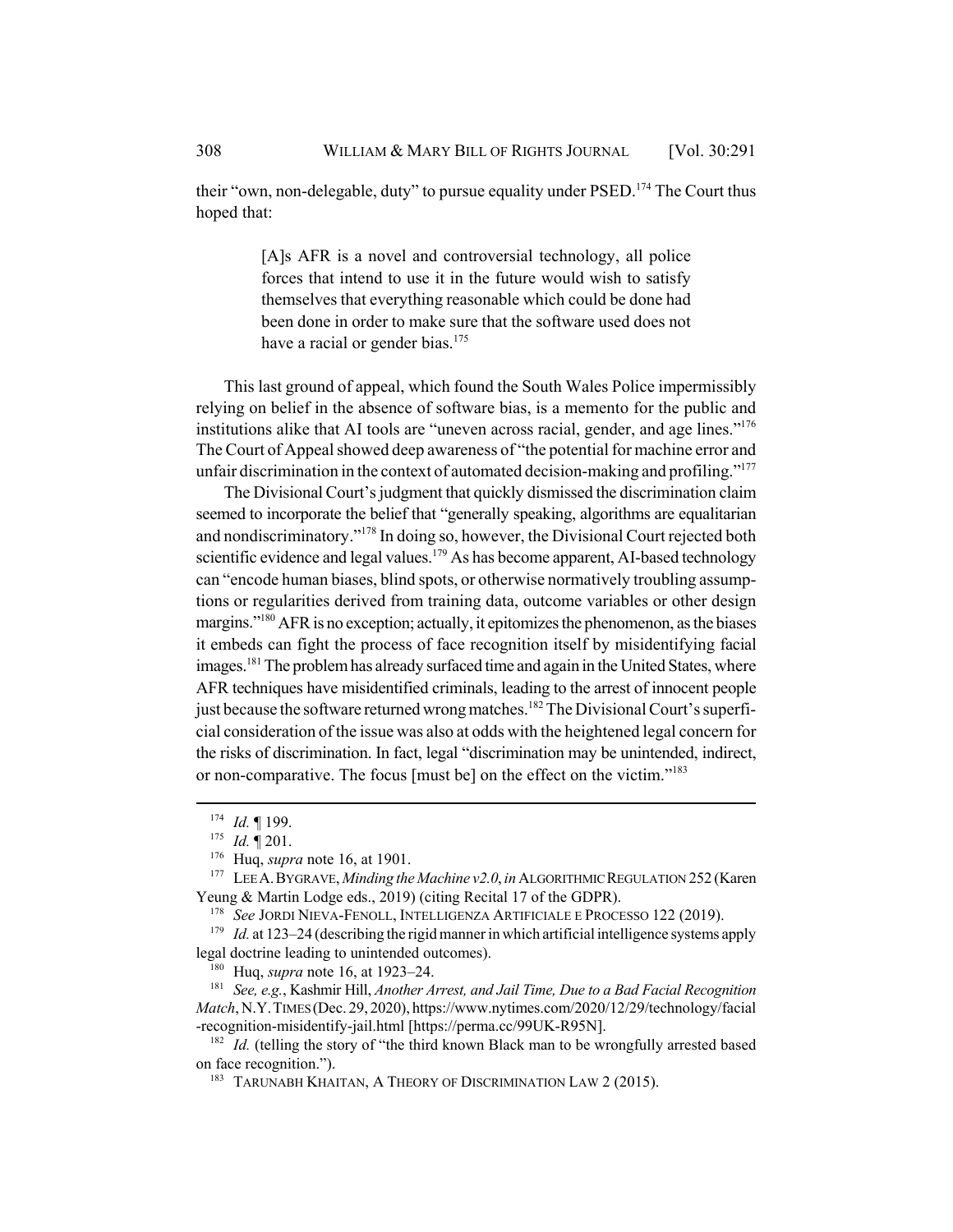Overall, the Court of Appeal's judgment confirms the impression that, according to European law and European legal culture more broadly, human beings discharging public offices may seek *support*, and not *replacement*, in automated processes.184 Limiting the role of AI in law enforcement may not be enough to avoid distortions, however. One of the aspects of utmost concern in deploying AI-based tools is the "interaction between the algorithmic output and the human decision-maker."<sup>185</sup> Humans may excessively rely on algorithms and be reluctant to scrutinize their outputs closely. As human agents may be prone to accept rather than challenge AFR Locate, the Court of Appeal's decision was right in emphasizing that police protocols embedding AI tools must be informed by a strong awareness that automated processes may include biases and try to prevent them, without relying too much on human oversight.

The Court of Appeal's approach resonates with the EU's take on discrimination and is therefore likely to have an impact on future cases and on the adoption of AFR tools. Although EU law does not prescribe specific positive measures to prevent discrimination,<sup>186</sup> it does, however, shift part of the burden of proof from the subject claiming to have been discriminated against to the respondent.<sup>187</sup> Requiring that police forces demonstrate that they have taken into proper account the risk of discrimination while deploying AFR technologies, as the Court of Appeal has done, echoes that shift.

## III. BALANCING COMPETING INTERESTS: THE COURT OF APPEAL'S TAKE

In deciding that AFR Locate's deployment lacked a sufficient legal framework, the Court of Appeal made some additional observations on how to test whether the utilization of such a tool was a proportionate limitation on the rights of an individual.<sup>188</sup> Strictly speaking, there was no need for the Court to do so, as AFR Locate already lacked the preliminary requisite of a legal basis for such limitation. The Court of Appeal did not specify why it decided to assess the proportionality of the measure at stake; it likely did so, however, because the proportionality scrutiny is

<sup>184</sup> BYGRAVE, *supra* note 177, at 253.

<sup>185</sup> Busuioc, *supra* note 15, at 4.

<sup>186</sup> *Joint Rep. on the Application of Council Directive 2000/43/EC of 29 June 2000 Implementing the Principle of Equal Treatment Between Persons Irrespective of Racial or Ethnic Origin ('Racial Equality Directive') and of Council Directive 2000/78/EC of 27 November 2000 Establishing a General Framework for Equal Treatment in Employment and Occupation ('Employment Equality Directive')*, at 9, COM (2014) 2 final (Jan. 17, 2014) ("The Directives specifically allow but do not oblige the Member States to maintain or adopt specific measures to prevent or compensate for disadvantages linked to any of the grounds covered by the Directives.").

<sup>&</sup>lt;sup>187</sup> *Id.* ("A key element necessary to ensure the correct handling of discrimination claims is the shift in burden of proof before the courts or other competent authorities. This means that where a person claiming to be a victim of discrimination can establish facts from which it may be presumed that discrimination has occurred, it is for the respondent to prove that there has been no discrimination.").

<sup>188</sup> *Bridges II*, EWCA (Civ) 1058 ¶ 131.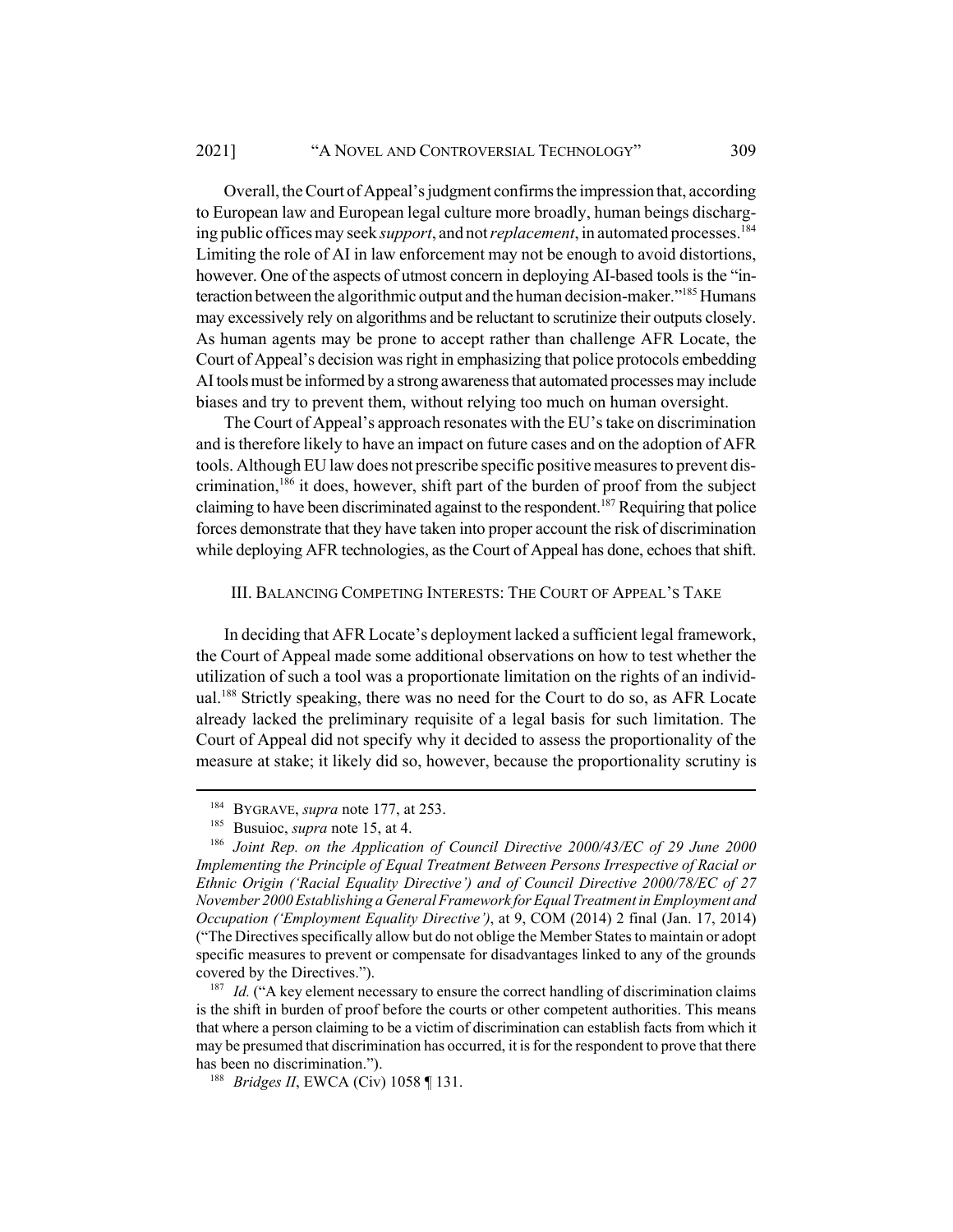the standard way through which the EU Court of Justice, the European Court of Human Rights, and several Continental courts review public policies that interfere with fundamental rights.<sup>189</sup> The Court of Appeal's observations are therefore particularly significant, as they will likely provide other judges, within as well as outside the UK, with a template around which they can build their own judgments and public authorities can shape their own policies of AFR deployment.

The Court of Appeal reflected on the proportionality assessment required by Article 8 ECHR.<sup>190</sup> In the UK's judicial analysis, a limitation of a Convention's right is justified only if (I) "the objective of the measure pursued is sufficiently important to justify the limitation"; (II) the limitation "is rationally connected to its objective"; (III) there is no "less intrusive measure [that] could have been used without unacceptably compromising the objective"; and (IV) "having regard to these matters and to the severity of the consequences, a fair balance has been struck between the rights of the individual and the interests of the community."191

The Court of Appeal focused on the last prong of this test, namely the balancing between the individual's rights and the community's interests, as this was the only part of the test that Bridges criticized.<sup>192</sup> The Divisional Court had found the balance struck to be legitimate, as "AFR Locate was deployed in an open and transparent way, with significant public engagement . . . [I]t was used for a limited time, and covered a limited footprint. It was deployed for the specific and limited purpose of seeking to identify particular individuals . . . ." Moreover, with the exception of Bridges, "[n]obody complained as to their treatment" and "[a]ny interference with the [appellant]'s Article 8 rights would have been very limited."193

In the Court of Appeal, Bridges made two arguments. First, he noted that the Divisional Court had made a proportionality assessment based on the "*actual*" result of an operation, not on its "*anticipated*" benefits.<sup>194</sup> In other words, Bridges argued that the assessment evaluated the results of the deployment of AFR Locate, whereas it should have considered the expectations that the police had when they decided to use this tool. The Court of Appeal dismissed this charge easily: as the police looked for significant numbers of individuals, while the matches were few, an *ex ante* proportionality assessment of the measure would have been more in favor of the police rather than of the appellant.<sup>195</sup>

Bridges's second argument targeted how the Divisional Court examined the "cost" side of the proportionality balance.<sup>196</sup> In fact, the appellant explained, measuring the

<sup>189</sup> Alec Stone Sweet & Jude Mathews, *Proportionality Balancing and Global Constitutionalism*, 47 COLUM. J. TRANSNAT'L L. 72, 74 (2008).

<sup>190</sup> *Bridges II*, EWCA (Civ) 1058 ¶ 131.

<sup>&</sup>lt;sup>191</sup> *Id.* ¶ 132 (citing the Divisional Court).

<sup>192</sup> *Id.* ¶ 133.

<sup>&</sup>lt;sup>193</sup> *Id.*  $\int$  133 (citing  $\int$  101 of the Divisional Court decision).

<sup>194</sup> *Id.* ¶¶ 134–35.

<sup>195</sup> *Id.* ¶ 135.

<sup>196</sup> *Id.* ¶ 136.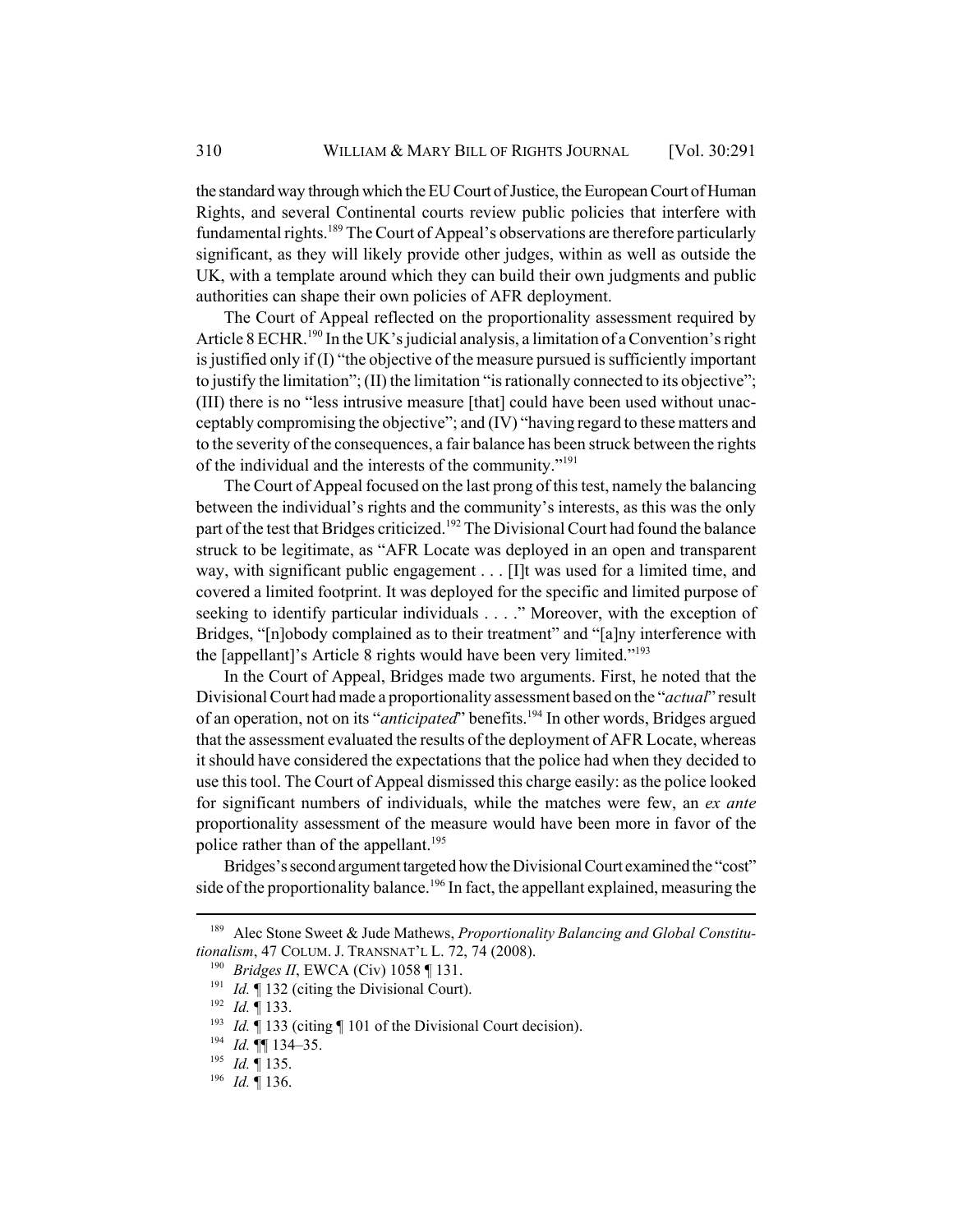interference did not mean considering only the infringement of the appellant's right to private life, but also of "all other members of the public" who participated in the events in which the appellant could have been caught on camera.<sup>197</sup> The Court also dismissed this argument on two grounds. First, it emphasized that the "substance of the complaint" of Bridges against the deployment of AFR Locate was about "him, not anyone else."<sup>198</sup> Second, the Court stressed, measuring the impact of an interference with a fundamental right on a group of people did not mean adding up the number of interferences arithmetically to end up with a total sum.<sup>199</sup> "The balancing" exercise which the principle of proportionality require[d] [wa]s not a mathematical one; it [wa]s an exercise which call[ed] for judgment."<sup>200</sup> The Court of Appeal thus offered one important insight on how to evaluate public policies' interferences with fundamental rights—namely, that measuring the impact of the interference on a wider public does not end up in an arithmetic sum, but in a legal analysis of the interests involved.201

## IV. *BRIDGES* AND THE ARTIFICIAL INTELLIGENCE ACT

In an attempt to keep abreast of AI developments, EU institutions are considering introducing the Artificial Intelligence Act.<sup>202</sup> This piece of legislation would strengthen the "legal framework for trustworthy  $AI$ "<sup>203</sup> through a uniform EU regulation<sup>204</sup> that apples "to providers of AI systems . . . irrespective of whether they are established within the [EU] or in a third country, and to users of AI systems established within the [EU]."<sup>205</sup> The proposal aims to lay down "the minimum necessary requirements to address the risks and problems linked to AI," avoid creating "unnecessary restrictions to trade," or jeopardizing the market of technologies,<sup>206</sup> while still "addressing the opacity, complexity, bias, a certain degree of unpredictability and partially autonomous behavior of certain AI systems," and ensuring "their compatibility with fundamental rights." $207$  The balance that the Act strikes displays awareness of the fact that AFR technologies can "evoke a feeling of constant surveillance and indirectly

 $\frac{205}{206}$  *Id.* at 20.

The proposal itself states that it "will not apply to those AI systems that have been placed on the market or put into service before one year has elapsed from the date of application" of the Act itself. *Id.* at 3, 5.

<sup>207</sup> *Id.* at 2.

<sup>197</sup> *Id.*

<sup>198</sup> *Id.* ¶ 142.

<sup>199</sup> *Id.* ¶ 143.

<sup>200</sup> *Id.*

<sup>201</sup> *Id.* ¶ 143.

<sup>202</sup> *Proposal for Harmonised Rules on AI*, *supra* note 13, at 1.

<sup>203</sup> *Id.* at 1.

<sup>204</sup> *Id.* at 7.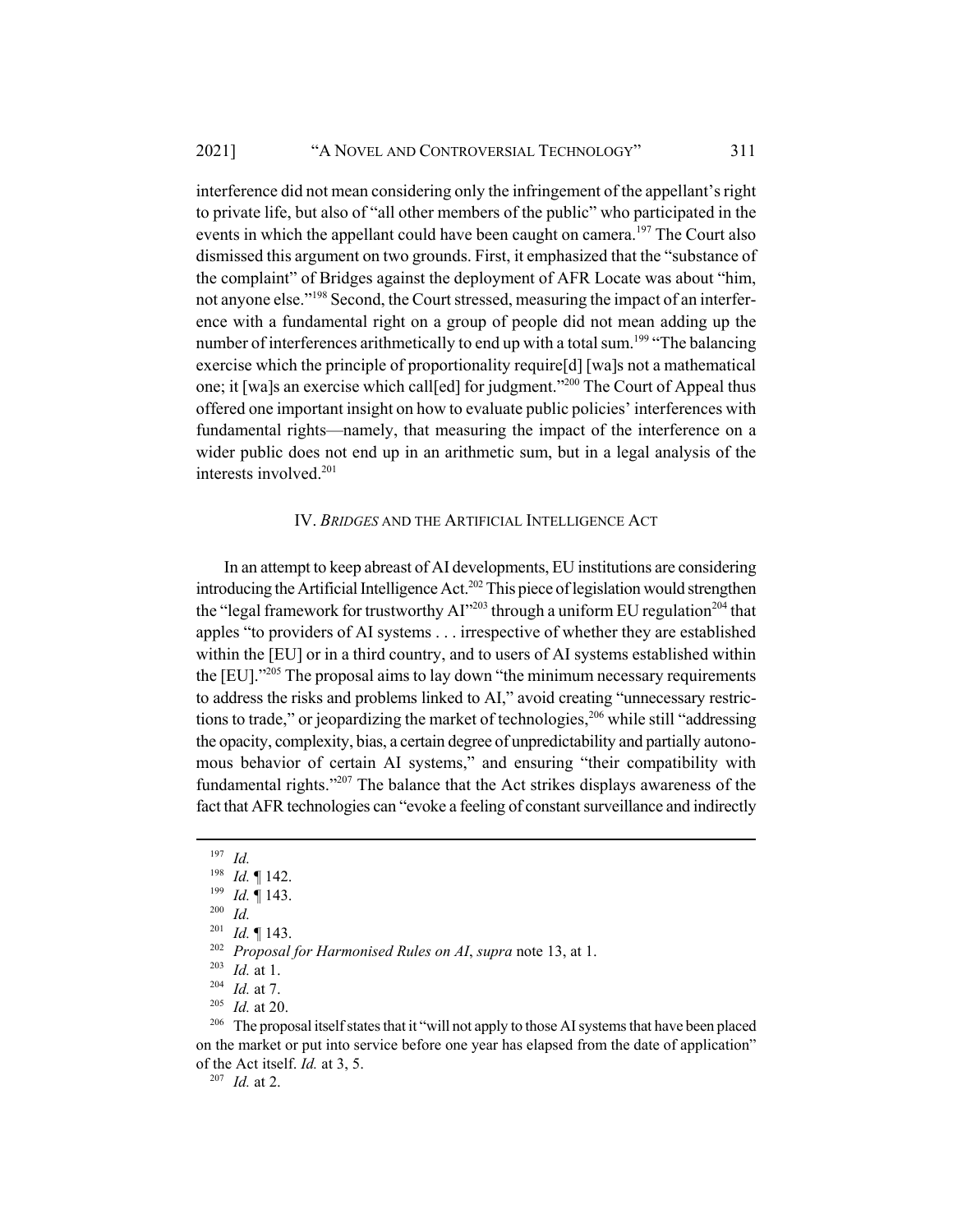dissuade the exercise of the freedom of assembly and other fundamental rights,"<sup>208</sup> clearly echoing *Bridges*'s fears*.*

The Act takes on a "risk-based approach,"209 as it identifies uses of AI that create acceptable, high, and low or minimal risks.<sup>210</sup> Each rank has its own requirement. On a general level, remote biometric identification of natural persons in publicly accessible places<sup>211</sup> is considered a high-risk use of AI.<sup>212</sup> The Act requires that high-risk practices take place only under human supervision, $^{213}$  which is one of the cornerstones of *Bridges.*

The Act, however, draws a distinction between "real-time" and "post" remote biometric identifications.<sup>214</sup> In the former case "the capturing of the biometric data, the comparison and the identification occur all instantaneously, near-instantaneously or in any event without a significant delay.<sup>3215</sup> The distinction is relevant because the Act introduces a general prohibition of using "'real-time' remote biometric identification systems in publicly accessible spaces for the purpose of law enforcement."<sup>216</sup> The uses of such technology to identify individuals in "real-time" for purposes other than law enforcement thus do not suffer from the same limitation, although they are still qualified as high-risk practices.<sup>217</sup> The special attention that the Act devotes to AFR technologies therefore coincides with *Bridges*, as the deployment of AFR Locate was done in public spaces, through a "real-time" protocol, and for the purpose of law enforcement.<sup>218</sup> The analogies do not end up here, however.

Publicly accessible space should be understood as referring to any physical place that is accessible to the public, irrespective of whether the place in question is privately or publicly owned . . . in addition to public spaces such as streets, relevant parts of government buildings and most transport infrastructure, spaces such as cinemas, theatres, shops and shopping centres are normally also publicly accessible. Whether a given space is accessible to the public should however be determined on a case-by-case basis, having regard to the specificities of the individual situation at hand.

*Id.* at 19–20.

<sup>212</sup> *Annex III to the Proposal for a Regulation of the European Parliament and of the Council Laying Down Harmonised Rules on Artificial Intelligence (Artificial Intelligence Act) and Amending Certain Union Legislative Acts*, at 4, COM (2021) 206 final (Apr. 21, 2021).

<sup>215</sup> *Id.*

<sup>208</sup> *Proposal for Harmonised Rules on AI*, *supra* note 13, at 21.

<sup>209</sup> *Id.* at 12.

<sup>210</sup> *Id.*

<sup>&</sup>lt;sup>211</sup> The European Commission stated:

<sup>213</sup> *Proposal for Harmonised Rules on AI*, *supra* note 13, at 15.

<sup>214</sup> *Id.* at 19.

<sup>216</sup> *Id.* at 13.

<sup>217</sup> *See* Kind, *supra* note 12.

<sup>218</sup> *Bridges II*, EWCA (Civ) 1058 ¶ 14.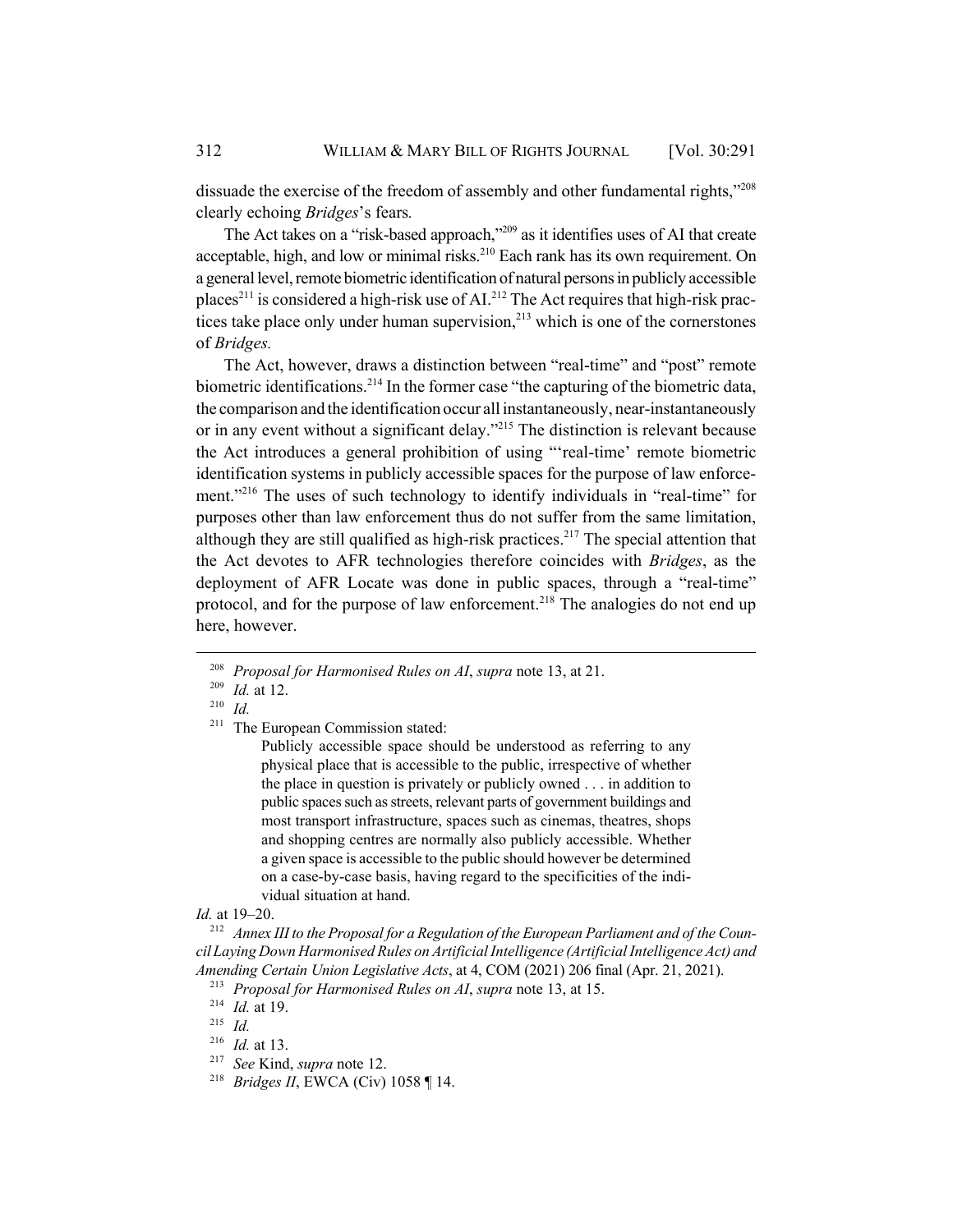The Act explicitly prohibits the use of "real-time" AFR recognition systems for the purpose of law enforcement, "unless and in as far as such use is strictly necessary" for the achievement of a narrow list of objectives: (1) searching for specific potential victims of crime; (2) preventing "specific, substantial and imminent threat to the life or physical safety of natural persons or of a terrorist attack"; (3) the "detection, localization, identification or prosecution of a perpetrator or suspect of a criminal offence" for a limited list of crimes of a certain relevance.<sup>219</sup> The list of occasions within which law enforcement can deploy AFR technologies is strikingly similar to the types of watch-lists that the Court of Appeal scrutinized, although the Act is certainly narrower and more precise.

As is standard under EU law, the Act requires that public bodies assess whether the deployment of AFR is necessary and proportionate, "in particular as regards the temporal, geographic and personal limitation."<sup>220</sup> They must consider the circumstances before deploying AFR techniques. More specifically, they need to ponder "the seriousness, probability and scale of the harm" in case the AFR is or is not deployed.<sup>221</sup>

The teaching of *Bridges* about the necessity to adequately constrain police powers to patrol publicly accessible places finds its parallel in the Act's requisite that states willing to exploit AFR's capabilities for law enforcement purposes lay down "the necessary detailed rules" for the carrying out of such activities.<sup>222</sup> The Act reiterates its preoccupation about the abusive exploitation of such technique to the extent that it requires that "each individual use" of AFR is authorized by "a judicial authority or by an independent administrative authority," unless there is a "justified situation of urgency."<sup>223</sup>

The draft bill seems to have read *Bridges* accurately. It echoes the judgment's attempt to put boundaries to police powers, narrows its scope of utilization, and ensures that it does not target specific individuals without a reason. Overall, the Act makes clear that AFR technologies deployed in "real-time" must pursue public goals of a considerable relevance, as their sheer deployment tends to transform the patrolling of public places into mass-surveillance hubs.

### CONCLUSION: IS AFR ANY GOOD? A EUROPEAN LESSON

At a superficial level, AFR deployments may not seem to be invasive. What the CJEU has already said about fingerprints could be considered as particularly revealing: "[T]his is not an operation of an intimate nature. Nor does it cause any particular physical or mental discomfort to the person affected any more than when

<sup>219</sup> *Proposal for Harmonised Rules on AI*, *supra* note 13, at 44.

<sup>220</sup> *Id.* at 44.

<sup>221</sup> *Id.*

<sup>222</sup> *Id.* at 44–45.

<sup>223</sup> *Id.* at 44.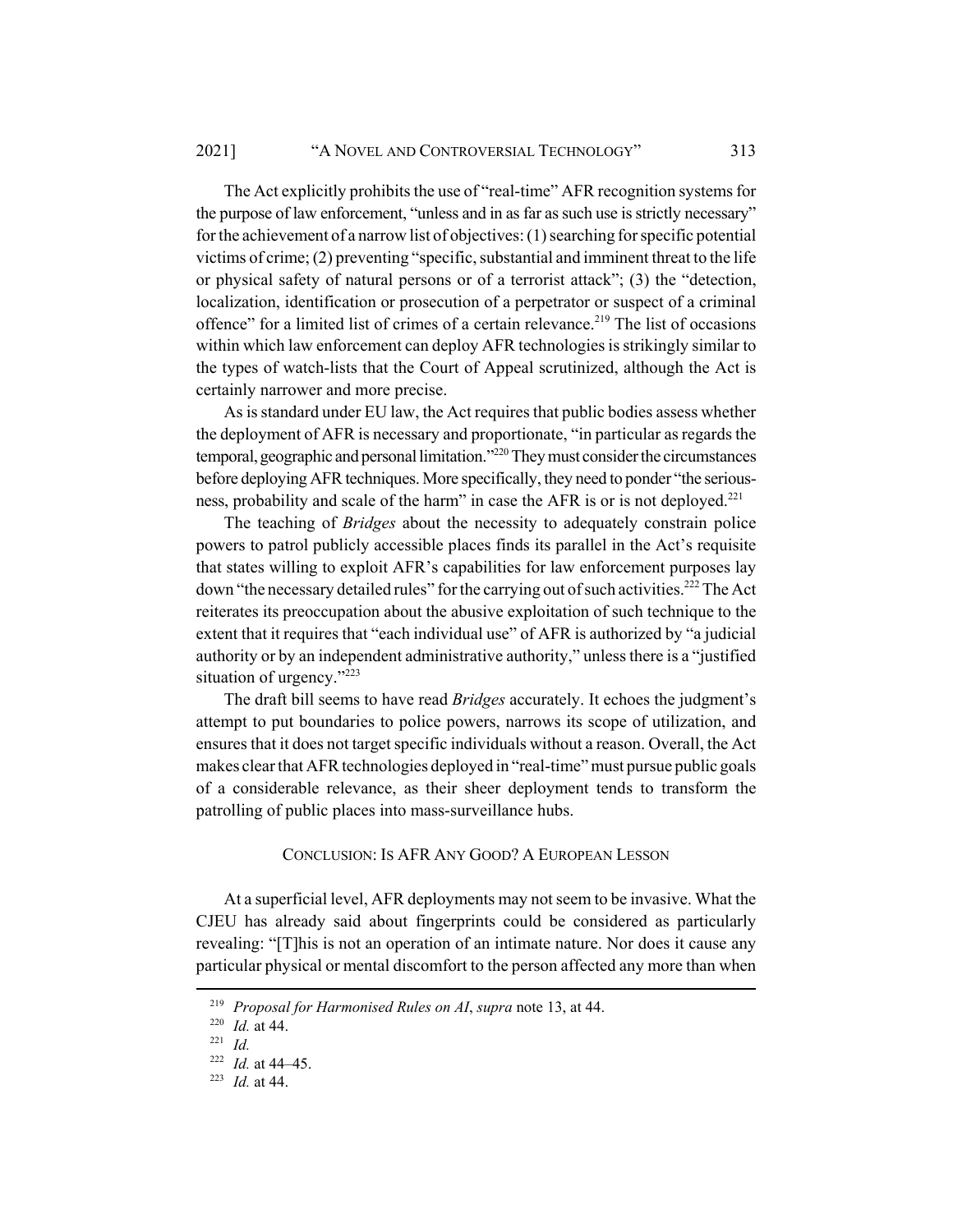that person's facial image is taken."<sup>224</sup> EU populations also seem to approve the deployment of AFR technologies, especially for police purposes.<sup>225</sup> But actually AFR does capture the unique features of an individual's face.<sup>226</sup> Although it does not require any cooperation from the individual, $227$  it certainly has a deep impact on social relations, as a "false positive match . . . automatically make<sup>[5]</sup> a suspect of somebody that is perfectly innocent."<sup>228</sup> Cautious legal approaches discouraging vast deployments of AFR are therefore fully justified.

The EU's legal position does not endorse massive deployments of mass surveillance systems in general. In accordance with the European Convention of Human Rights and its Court's jurisprudence, $229$  the Court of Justice of the EU has rejected this prospective time and again, $^{230}$  criticizing the undiscriminated collection or retention of personal data even in cases of serious threats.<sup>231</sup> The preoccupation that vast technological developments give rise to forms of mass surveillance has also lately surfaced in the Artificial Intelligence Act, now under consideration of EU bodies.<sup>232</sup> The priority in protecting information about individuals is of such paramount importance that it has even put EU law and its Court in route of collision with the U.S. antiterrorism measures.<sup>233</sup>

The Court of Appeal's judgment seems to reflect the EU's approach within the context of AFR deployments. Although the UK is not part of the EU anymore, national regulations stemming from EU law have shaped so much of the Court of Appeal's ruling that domestic judges of other national jurisdictions within the EU are likely to look at *Bridges* as a rather authoritative precedent. Even the Court of

<sup>&</sup>lt;sup>224</sup> Case C-291/12, Michael Schwarz v. Stadt Bochum, ECLI:EU:C:2013:670, ¶ 48, (Oct. 17, 2013), https://curia.europa.eu/juris/document/document.jsf;jsessionid=AB0F2E0B9 A60A6193F5E6DBDC3E36905?text=&docid=143189&pageIndex=0&doclang=EN&mode =lst&dir=&occ=first&part=1&cid=7530581.

<sup>225</sup> *See* EU AGENCY FOR FUNDAMENTAL RTS., *supra* note 2, at 19.

<sup>226</sup> *See id.* at 5, 7.

<sup>227</sup> *See* Seng et al., *supra* note 18, at 4 (explaining that AFR can work "passively," or "does not need a conscious interaction with the system").

<sup>228</sup> Matt Burgess, *Facial Recognition Tech Used by UK Police Is Making a Ton of Mistakes*, WIRED (May 4, 2018, 7:00 AM), https://www.wired.co.uk/article/face-recognition-police-uk -south-wales-met-notting-hill-carnival [https://perma.cc/8JCE-FEDA] (quoting Martin Evison).

<sup>229</sup> *See* Big Brother Watch v. United Kingdom, Eur. Ct. H.R. 1, 91, 124–25 (2018).

<sup>230</sup> *See* Cases C-293/12 and C-594/12, Digital Rts. Ireland Ltd. v. Minister for Comm'n, Marine and Nat. Res., ECLI:EU:C:2014:238, ¶ 57 (Apr. 8, 2014); Case C-362/14, Maximillian Schrems v. Data Prot. Comm'r, ECLI:EU:C:2015:650 ¶ 93 (Oct. 6, 2015); Case C-311/18, Data Prot. Comm'r v. Facebook Ireland Ltd., ECLI:EU:C:2020:559, ¶ 183 (July 16, 2020).

<sup>231</sup> *See* Maximillian Schrems v. Data Protection Commissioner, Eur. Ct. H.R. 1, 15 ¶ 33 (2015).

<sup>232</sup> *Proposal for Harmonised Rules on AI*, *supra* note 13, at 21, 27.

<sup>233</sup> C-362/14, *Schrems*, ECLI:EU:C:2015:650, ¶¶ 86–88; C-311/18, Data Prot. Comm'r v. Facebook Ireland Ltd., ECLI:EU:C:2020:559, ¶¶ 190–91 (July 16, 2020).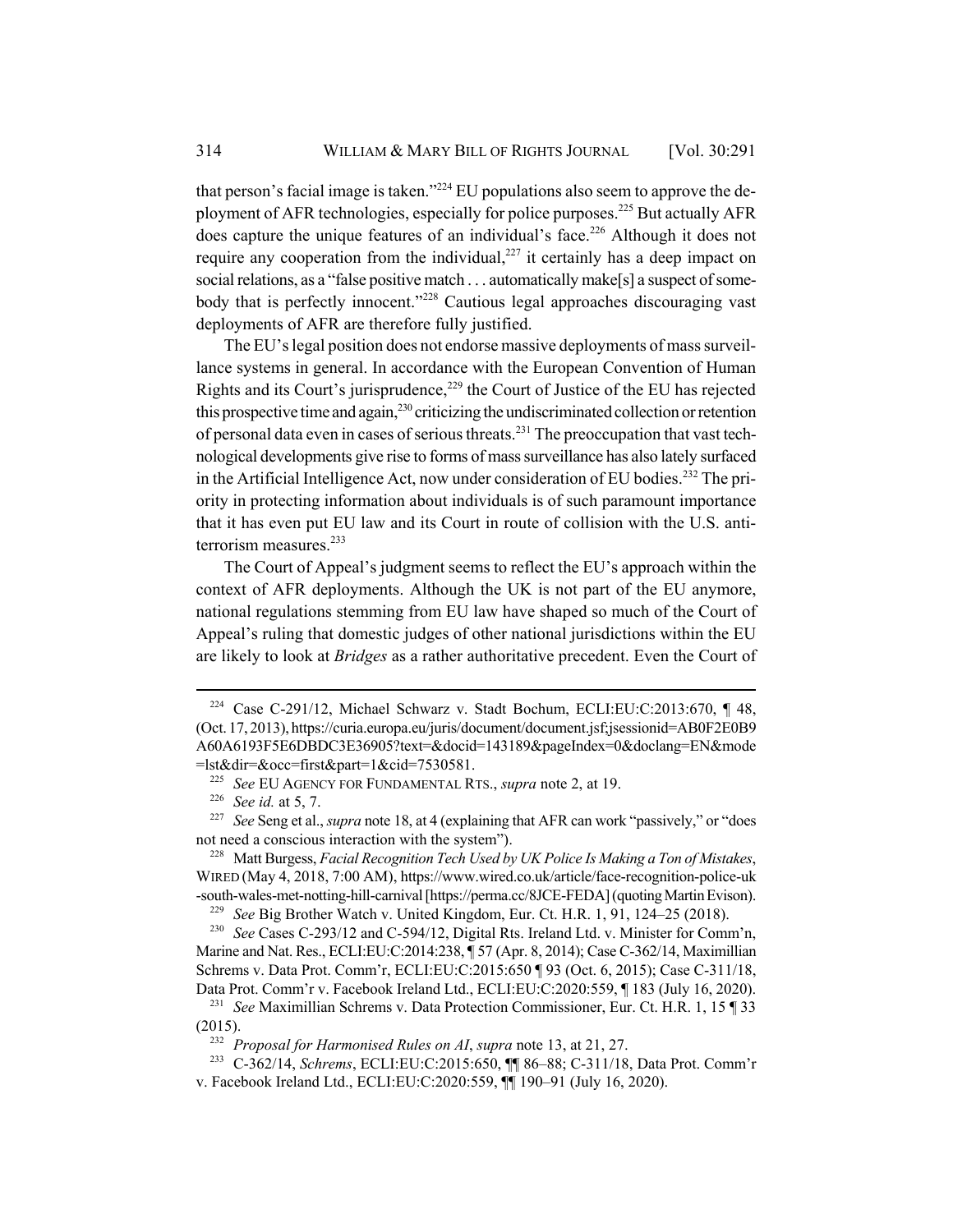Justice of the EU, which has the monopoly of EU law interpretation,  $234$  is unlikely to ignore it. And, given that even in the United States the judicial rulings on this matter are a handful at best,<sup>235</sup> the impact of *Bridges*'s might be influential also across the Atlantic.

Regardless of the UK's departure from the EU, that country is likely to retain a moderate approach to the AFR and its immense capabilities. Within the UK, there is increasing political and social awareness that also in sensitive fields, like defense and security, AI exploit data that "is invariably uncertain, incomplete and contradictory  $\ldots$  [s]ometimes it is also intentionally misleading,"<sup>236</sup> and that AI's outputs must therefore be handled with caution. This is encouraging new models of interaction between AI-based tools and human agents. The UK government's agenda sees the software "work[ing] in closer partnership with the humans involved," and protocols "ensurling that] the ensuing decisions and plans can be understood and justified." $2^{237}$ This line of thinking clearly resonates with the preoccupations of the Court of Appeal and corroborates the scenario of AI supporting, and not replacing, humans in the context of AFR deployments.

There are therefore visible signs that a culture is building up in the EU as well as the UK that is conscious of the threats posed by AFR techniques, even when they are deployed to serve police purposes. Such culture is particularly needed as police corps in more than one EU countries have started testing  $AFR$ ,<sup>238</sup> and the EU is presently funding "several research projects on the potential application of facial recognition technology in the area of security and border management."<sup>239</sup> Whilst "[r]oughly half of all American adults are already profiled in one or another American law enforcement agencies' facial-recognition database,"240 if EU courts follow *Bridges*'s groundbreaking ruling, until EU enacts its draft bill on *Artificial Intelligence*, it is very unlikely that EU member states will build up comparable facial databases of their citizens and alien residents.

*Bridges* ruled out the hypothetical development of technologically advanced mass-surveillance systems by putting strong limitations on how watch-lists can be compiled and utilized.<sup>241</sup> But the perils of AI are not circumscribed to such a possibility.

<sup>234</sup> Nicola & Pollicino, *supra* note 9, at 63.

<sup>235</sup> *See* Huq, *supra* note 16, at 1904 (stating that "lawsuits challenging the use of facial recognition have not yet been lodged" in the United States).

<sup>236</sup> U.K. AI COUNCIL, AI ROADMAP 33 (2021), https://www.gov.uk/government/publica tions/ai-roadmap.

<sup>237</sup> *Id.*

<sup>&</sup>lt;sup>238</sup> Most notably, police forces in Hamburg, Berlin, and Nice. See EU AGENCY FOR FUNDA-MENTAL RTS., *supra* note 2, at 12.

<sup>239</sup> *Id.* at 17.

<sup>240</sup> *See* Huq, *supra* note 16, at 1900.

<sup>241</sup> *See* Keenan, *supra* note 1, at 10.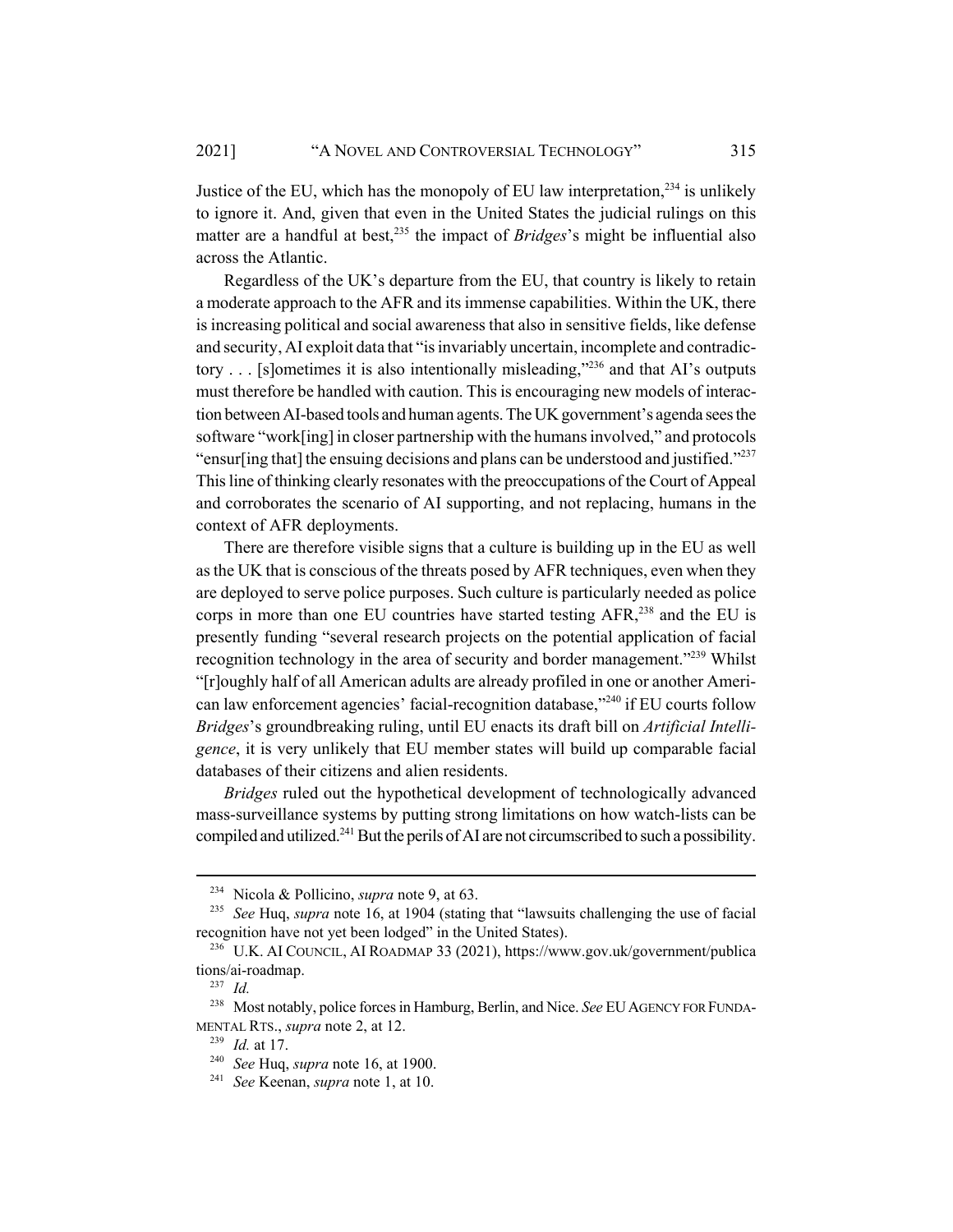AI's mistakes are among the core concerns within the sphere of AFR deployments.<sup>242</sup> More specifically, some individuals might be more vulnerable to AFR technologies than others because of their ethnic background or their gender.<sup>243</sup> The Court of Appeal echoed such widespread concerns<sup>244</sup> and displayed a heightened knowledge of the problem, as it stigmatized the South Wales Police's superficial approach to the possibility that AFR Locate may develop biases. On the contrary, it stated that AFR Locate's algorithm needed both to be sufficiently transparent so that public institutions can review it and to include a diversified training dataset.<sup>245</sup>

Correcting biases is sometimes problematic. As some have pointed out, antidiscrimination laws may prevent from "assess[ing] and mitigat[ing] bias in algorithmic systems," because adjustments intended to fight prejudices can be perceived as incorporating biases themselves.<sup>246</sup> Thankfully, AFR technologies do not seem particularly problematic in this respect. Taking care of potential biases here does not seem to include adjusting the *treatment* of the AFR's matches to mitigate its potentially discriminatory impact. AFR tools may be improved simply by making the training more balanced.<sup>247</sup>

The Court of Appeal's prudent approach to AFR was grounded in the reality that "complex algorithms  $\dots$  may mask discriminatory practices."<sup>248</sup> The ruling, however, was still quite optimistic about AFR Locate's capabilities. The Court was not aware of the performance of AFR Locate during the UEFA Championship final in Cardiff. AFR's deployment then covered one whole week.<sup>249</sup> As the South Wales Police admitted in responding to an individual's inquiry about the treatment of

<sup>&</sup>lt;sup>242</sup> EU AGENCY FOR FUNDAMENTAL RTS., *supra* note 2, at 4 ("[t]he risk of errors in matching faces is the most frequently raised fundamental rights concern.").

<sup>&</sup>lt;sup>243</sup> Dave Gershgorn, *The Facial Recognition Backlash Is Here*, ONEZERO (Dec. 18, 2020), https://onezero.medium.com/the-facial-recognition-backlash-15b5707444f3 [https://perma .cc/4X6D-AYCP]; EU AGENCY FOR FUNDAMENTAL RTS., GETTING THE FUTURE RIGHT: ARTIFICIAL INTELLIGENCE AND FUNDAMENTAL RIGHTS 15 (2020)[hereinafter GETTING THE FUTURE RIGHT], https://fra.europa.eu/en/publication/2020/artificial-intelligence-and-fundamental -rights ("facial recognition systems detect gender well for white men, but not for black women").

<sup>244</sup> Daniel E. Ho & Alice Xiang, *Affirmative Algorithms: The Legal Grounds for Fairness as Awareness*, 2020 U.CHI.L.REV.ONLINE \*134, \*135 (2020), https://lawreviewblog.uchicago .edu/2020/10/30/aa-ho-xiang/ [https://perma.cc/PN5V-YK3J].

<sup>&</sup>lt;sup>245</sup> *Bridges*'s approach thus mirrors the observation that "[e]ven if the algorithms used are properly designed, the inclusion of problematic data could heavily skew the algorithmic outcomes." Peter K. Yu, *The Algorithmic Divide and Equality in the Age of Artificial Intelligence*, 72 FLA. L. REV. 331, 373 (2020).

<sup>246</sup> Ho & Xiang, *supra* note 244, at 153.

 $247$  As to the differences between countering discrimination in training and at deployment of artificial intelligence, see *id.* at 141–42, 152.

<sup>248</sup> Yu, *supra* note 245, at 356–57.

<sup>249</sup> South Wales Police, *Freedom of Information Request 163/18,* 3 (Apr. 16, 2018) (on file with the author).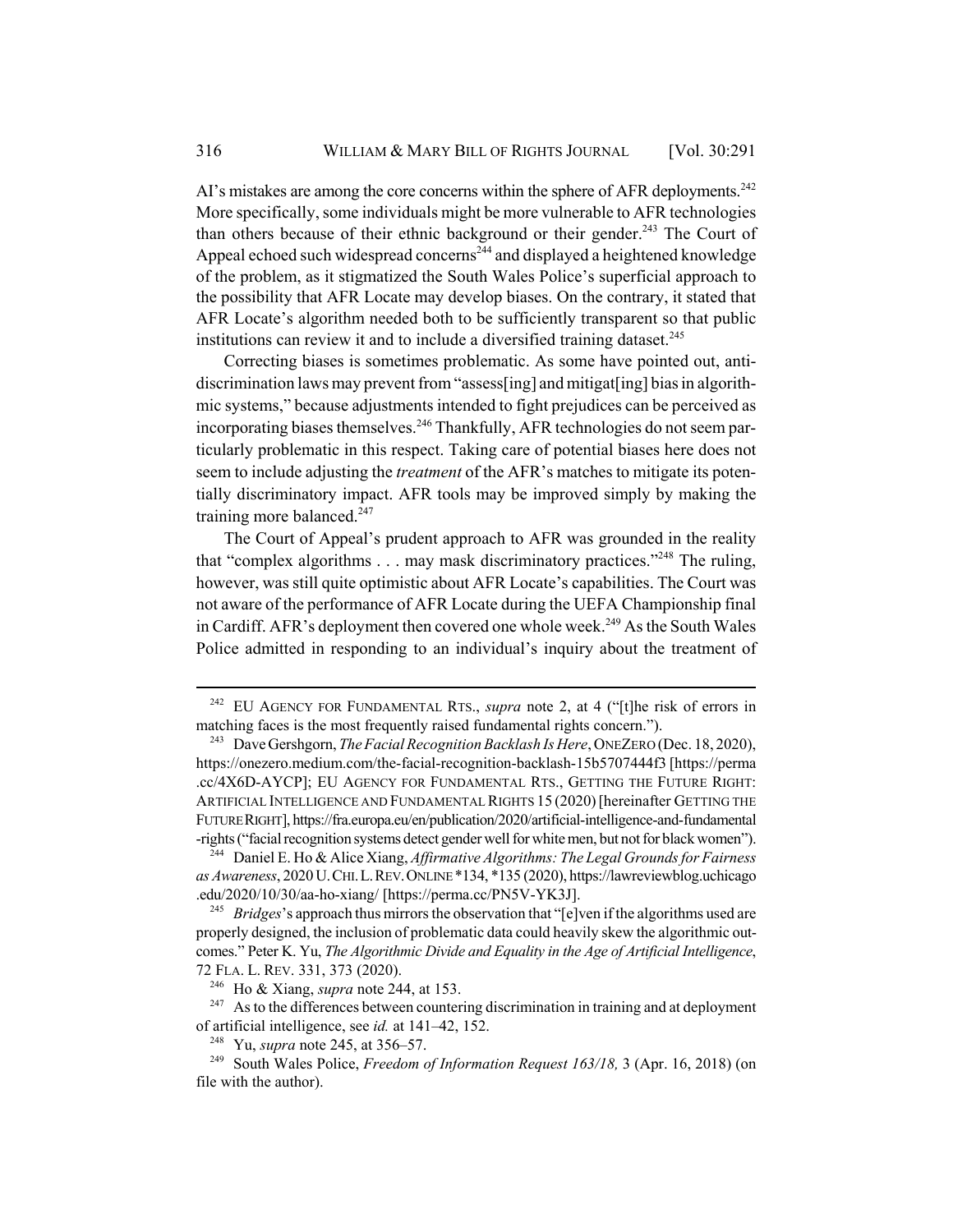personal information, during that week the software returned 173 true positive alerts and 2,297 false positive alerts,<sup>250</sup> with a false positive ratio of  $92\%$ <sup>251</sup>

Finally, the Court of Appeal gave a realistic consideration of the role of the human supervisors in charge of checking the match between the watch-list and the cameras before taking action. While the Court acknowledged the importance of such protocol to avoid misidentifications, it also gave weight to the impact that algorithms actually have on human decision makers.<sup>252</sup> In fact, there is evidence that human override of an AI outcome is likely to happen only "when the result from the algorithm is not in line with [the human's] stereotypes."<sup>253</sup> The combination of human biases with human overconfidence in AFR can therefore perpetuate and reinforce clichés and prejudices instead of preventing them.

The Court of Appeal's judgment focused also on the possibility that excessively discretionary police powers weaponize the AFR's potential to target specific persons.<sup>254</sup> Unfettered powers to deploy AFR tools can become insidious, facially neutral ways for the police to chase certain individuals. Only adequate protocols, which lay out how the watch-lists are made and where the technology is deployed, and which courts can review, are able to keep these dangers under check. Warning the public that AFR is operating in a certain area does not waive police forces from such obligations. As the Court of Appeal noted, despite the actions taken by the police to inform the public that an AFR system was operating, many could not be made aware of it.<sup>255</sup>

*Bridges* did not encourage general bans on AFR tools. Neither EU law nor the ECHR's privacy protection rules out the deployment of AFR, after all.<sup>256</sup> Such rights, in fact, "are not absolute rights, but must be considered in relation to their function in society."257 As long as their limitations "are provided for by law, respect the essence of those rights, and, in accordance with the principle of proportionality, are necessary and genuinely meet objectives of general interest recognized by the Union or the need to protect the rights and freedom or others,"<sup>258</sup> they are permitted. This is also the approach of the draft bill of the Artificial Intelligence Act that the European Commission

 $\frac{250}{251}$  *Id.* 

<sup>251</sup> Burgess, *supra* note 228. *See also* Chris Duckett, *Facial Recognition System Had 7 Percent Hit Rate at 2017 Championship*, ZDNET (May 7, 2018), https://www.zdnet.com/arti cle/facial-recognition-system-had-7-percent-hit-rate-at-2017-champions-league-final/ [https://perma.cc/6SBK-YH4L].

<sup>252</sup> *See Bridges II*, EWCA (Civ) 1058 ¶ 185. The phrasing is borrowed by Madalina Busuioc. *See* Busuioc, *supra* note 15, at 8.

<sup>253</sup> GETTING THE FUTURE RIGHT, *supra* note 243, at 64.

<sup>254</sup> *See Bridges II*, EWCA (Civ) 1058 ¶¶ 91, 94.

<sup>255</sup> *Id.* ¶ 20.

<sup>256</sup> *See* GETTING THE FUTURE RIGHT, *supra* note 243, at 11; Guide to the Case-Law of the European Court of Human Rights: Data protection, Eur. Ct. H.R., ¶ 61 (Apr. 30, 2021).

<sup>257</sup> Case C-291/12, Michael Schwarz v. Stadt Bochum, ECLI:EU:C:2013:670, ¶ 33 (Oct. 17, 2013).

<sup>&</sup>lt;sup>258</sup> *Id.*  $\P$   $\P$  33–34 (within the context of taking an individual's fingerprints).